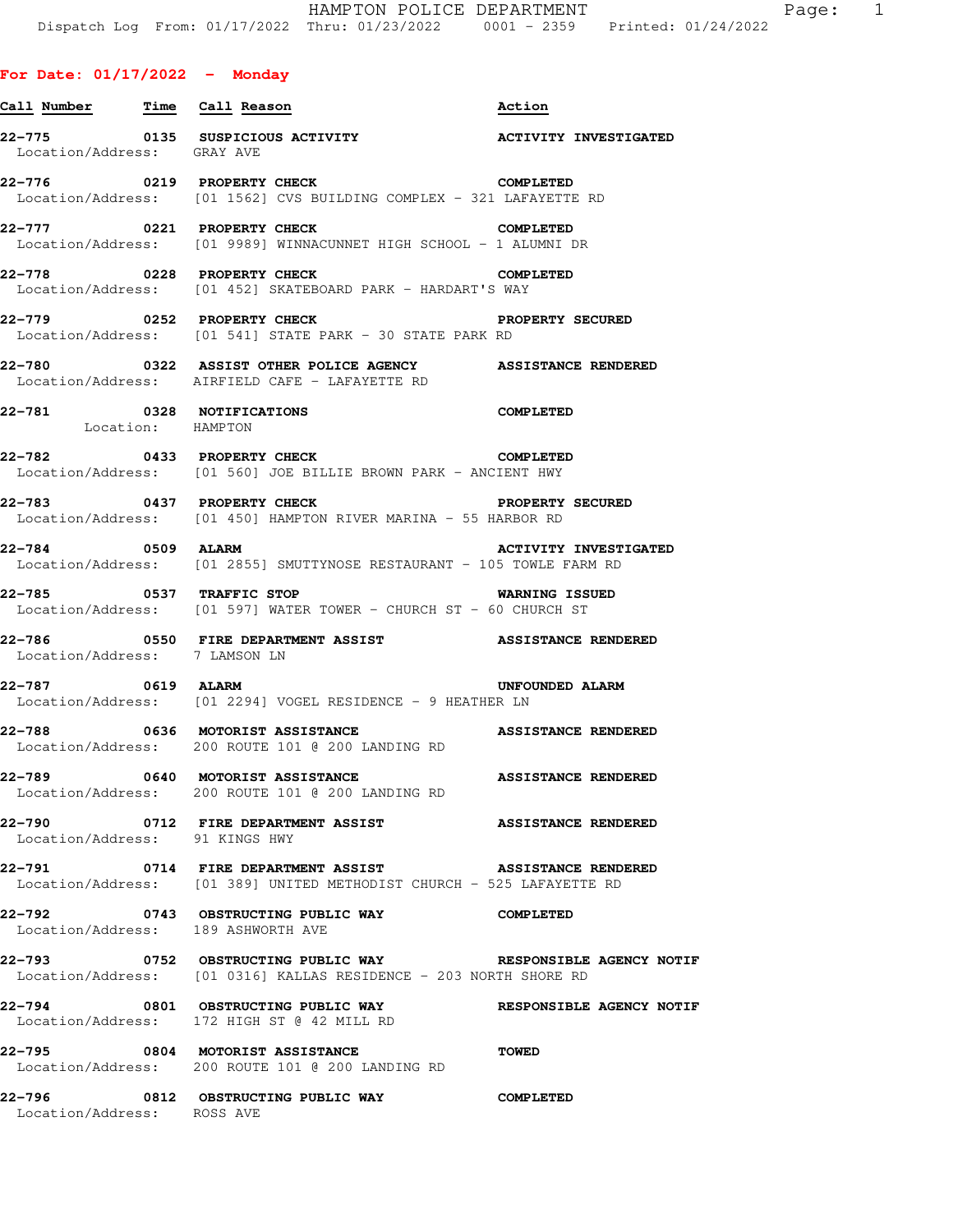HAMPTON POLICE DEPARTMENT Fage: 2 Dispatch Log From: 01/17/2022 Thru: 01/23/2022 0001 - 2359 Printed: 01/24/2022 **22-797 0840 OBSTRUCTING PUBLIC WAY COMPLETED**  Location/Address: 737 OCEAN BLVD @ 6 2ND ST **22-798 0845 PUBLIC WORKS MATTERS RESPONSIBLE AGENCY NOTIF**  Location/Address: 24 ASHWORTH AVE @ 15 A ST **22-799 0853 OBSTRUCTING PUBLIC WAY COMPLETED**  Location/Address: 147 ASHWORTH AVE @ 25 M ST **22-800 0855 TRAFFIC STOP COMPLETED**  Location/Address: 40 OCEAN BLVD @ 1 BRADFORD AVE **22-801 0856 OBSTRUCTING PUBLIC WAY COMPLETED**  Location/Address: 195 ASHWORTH AVE @ 12 Q ST **22-802 0906 OBSTRUCTING PUBLIC WAY ASSISTANCE RENDERED**  Location/Address: [01 3161] SKAPERDAS RESIDENCE - 200 NORTH SHORE RD **22-803 0910 NOTIFICATIONS RESPONSIBLE AGENCY NOTIF**  Location/Address: OCEAN BLVD **22-804 0928 TRAFFIC STOP WARNING ISSUED**  Location/Address: [01 653] HAMPTON FALLS TOWN LINE - 1 LAFAYETTE RD **22-805 0929 FIRE DEPARTMENT ASSIST ASSISTANCE RENDERED**  Location/Address: 85 WOODLAND RD @ 1 MCCARRON DR **22-806 0942 NOTIFICATIONS COMPLETED**  Location/Address: [01 3620] IMPRESSIONS BEACHWEAR - 225 OCEAN BLVD **22-807 0947 ABANDONDED 911 CALL UNFOUNDED CALL**  Location/Address: [01 748] INFOR GLOBAL SOLUTIONS-INACTIVE - 500 LAFAYETTE RD **22-808 0948 FIRE DEPARTMENT ASSIST ASSISTANCE RENDERED**  Location/Address: [01 432] BICENTENNIAL PARK - 944 OCEAN BLVD **22-809 0958 OBSTRUCTING PUBLIC WAY COMPLETED**  Location/Address: 3 PURINGTON LN @ 96 MARY BATCHELDER RD **22-810 1017 FIRE DEPARTMENT ASSIST ASSISTANCE RENDERED**  Location/Address: 907 OCEAN BLVD **22-812 1022 OBSTRUCTING PUBLIC WAY RESPONSIBLE AGENCY NOTIF**  Location/Address: 207 TOWLE FARM RD @ 1 HEMLOCK HAVEN **22-813 1035 FIRE DEPARTMENT ASSIST ASSISTANCE RENDERED**  Location/Address: [01 1058] GABLES AT PLAICE COVE (989 OCEAN TOWNHOUSES) - 989 OCEAN BLVD **22-814 1042 OBSTRUCTING PUBLIC WAY COMPLETED**  Location/Address: 113 OCEAN BLVD @ 2 H ST **22-815 1048 MOTORIST ASSISTANCE ASSISTANCE RENDERED**  Location/Address: DIANE LN **22-817 1103 FIRE DEPARTMENT ASSIST NO ACTION**  Location/Address: 166 MILL RD **22-818 1120 FIRE DEPARTMENT ASSIST NO ACTION**  Location/Address: 30 SEAVIEW AVE **22-819 1121 TRAFFIC CONTROL AREA MONITORED**  Location/Address: 359 OCEAN BLVD @ 3 CHURCH ST **22-821 1141 FIRE DEPARTMENT ASSIST NO ACTION**  Location/Address: 180 OCEAN BLVD **22-822 1239 REQUEST FOR POLICE OFFICER ACTIVITY INVESTIGATED**  Location/Address: [01 728] HAMPTON POLICE STATION - 100 BROWN AVE **22-823 1244 FIRE DEPARTMENT ASSIST ASSISTANCE RENDERED**  Location/Address: [01 204] SEA BREEZE CONDOMINIUMS - 461 OCEAN BLVD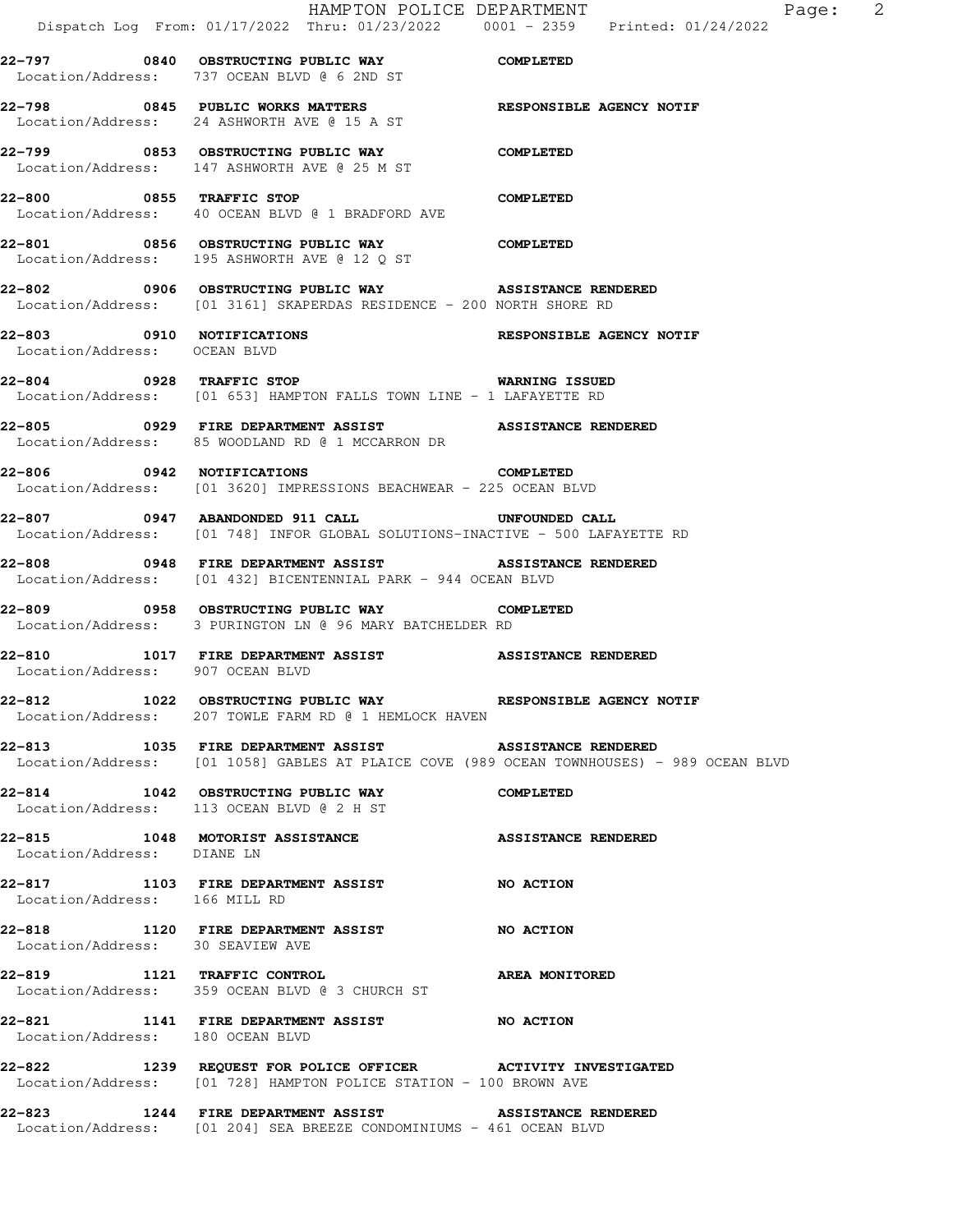|                                                                                                                         |                                                                                   |                                      | HAMPTON POLICE DEPARTMENT                       | Dispatch Log From: 01/17/2022 Thru: 01/23/2022 0001 - 2359 Printed: 01/24/2022       |
|-------------------------------------------------------------------------------------------------------------------------|-----------------------------------------------------------------------------------|--------------------------------------|-------------------------------------------------|--------------------------------------------------------------------------------------|
|                                                                                                                         | Refer To Incident: 22-28-OF                                                       |                                      |                                                 |                                                                                      |
| 22-824 1316 FIRE DEPARTMENT ASSIST ASSISTANCE RENDERED<br>Location/Address: 11 PERKINS AVE                              |                                                                                   |                                      |                                                 |                                                                                      |
| 22-825 1327 ADMINISTRATIVE ERRAND COMPLETED<br>Location/Address: [01 728] HAMPTON POLICE STATION - 100 BROWN AVE        |                                                                                   |                                      |                                                 |                                                                                      |
| 22-826 1330 REQUEST FOR POLICE OFFICER COMPLETED<br>Location/Address: [01 6002] PARTRIDGE HOUSE - 777 LAFAYETTE RD      |                                                                                   |                                      |                                                 |                                                                                      |
| 22-827 1336 FIRE DEPARTMENT ASSIST COMPLETED<br>Location/Address: [01 3138] YAMAJALA REALTY TRUST - 6 HIGHLAND AVE      |                                                                                   |                                      |                                                 |                                                                                      |
| 22-828 1339 DOMESTIC<br>Location/Address: [01 559] MUNICIPAL PARKING LOT - ISLAND PATH - 27 ISLAND PATH                 | Refer To Arrest: 22-17-AR                                                         |                                      | <b>ARREST</b>                                   |                                                                                      |
|                                                                                                                         | Arrest: FALLON, ERICK FREDERICK<br>Charges: DOMESTIC VIOLENCE; ASSAULT            | Address: The ROCHESTER, NH Age: 45   |                                                 |                                                                                      |
| 22-830 1422 REQUEST FOR POLICE OFFICER COMPLETED<br>Location/Address: [01 328] GRAND VIEW MOTEL - 353 OCEAN BLVD        |                                                                                   | DOMESTIC VIOLENCE; ASSAULT           |                                                 |                                                                                      |
| 22-831  1431 ADMINISTRATIVE ERRAND  COMPLETED<br>Location/Address: [01 0314] SEACOAST CAR WASH - 595 LAFAYETTE RD       |                                                                                   |                                      |                                                 |                                                                                      |
| 22-832 1544 FIRE DEPARTMENT ASSIST ASSISTANCE RENDERED<br>Location/Address: 50 DUNVEGAN WOODS DR                        |                                                                                   |                                      |                                                 |                                                                                      |
| 22-833 1612 UTILITY COMPANY MATTERS COMPLETED<br>Location/Address: 67 BROWN AVE                                         |                                                                                   |                                      |                                                 |                                                                                      |
| 22-834 1616 FIRE DEPARTMENT ASSIST ASSISTANCE RENDERED<br>Location/Address: [01 3614] ENGEL RESIDENCE - 1092 OCEAN BLVD |                                                                                   |                                      |                                                 |                                                                                      |
| 22-835 1627 OBSTRUCTING PUBLIC WAY ASSISTANCE RENDERED<br>Location/Address: 119 LITTLE RIVER RD @ 81 WOODLAND RD        |                                                                                   |                                      |                                                 |                                                                                      |
| Location/Address: 50 HIGHLAND AVE                                                                                       |                                                                                   |                                      |                                                 |                                                                                      |
| 22-837 1634 CRIMINAL TRESPASS<br>Location/Address: [01 328] GRAND VIEW MOTEL - 353 OCEAN BLVD Apt. #JACZ                | Refer To Arrest: 22-18-AR<br>Arrest: POLITO, JESSICA                              |                                      | <b>ARREST</b>                                   |                                                                                      |
|                                                                                                                         | Address:<br>Age: 32 LACONIA, NH<br>Charges: CRIMINAL TRESPASS<br>RESISTING ARREST | Default or Breach of Bail Conditions |                                                 |                                                                                      |
| 22-838 1704 ANIMAL NUISANCE<br>Location/Address: RINGS TER                                                              |                                                                                   |                                      | <b>ASSISTANCE RENDERED</b>                      |                                                                                      |
| 22-839 1708 TRAFFIC STOP<br>Location/Address: [01 515] EXIT 13 - EXETER RD - MILE 131.8 - 600 ROUTE 101                 |                                                                                   |                                      | <b>WARNING ISSUED</b>                           |                                                                                      |
| 22-840 1730 RECKLESS OPERATION                                                                                          |                                                                                   |                                      | UNABLE TO LOCATE                                | Location/Address: [01 651] NORTH HAMPTON TOWN LINE - LAFAYETTE RD - 897 LAFAYETTE RD |
| 22-841<br>Location/Address: 54 DUNVEGAN WOODS DR                                                                        |                                                                                   |                                      | 1754 FIRE DEPARTMENT ASSIST ASSISTANCE RENDERED |                                                                                      |
| 22-842 1806 ADMINISTRATIVE ERRAND COMPLETED<br>Location/Address: [01 728] HAMPTON POLICE STATION - 100 BROWN AVE        |                                                                                   |                                      |                                                 |                                                                                      |
| 22-843<br>Location/Address: [01 2532] LONGVIEW PLACE - 178 DRAKESIDE RD Apt. #103                                       |                                                                                   |                                      | 1822 PUBLIC ASSIST-WELFARE CHECK PARTY LOCATED  |                                                                                      |

Page: 3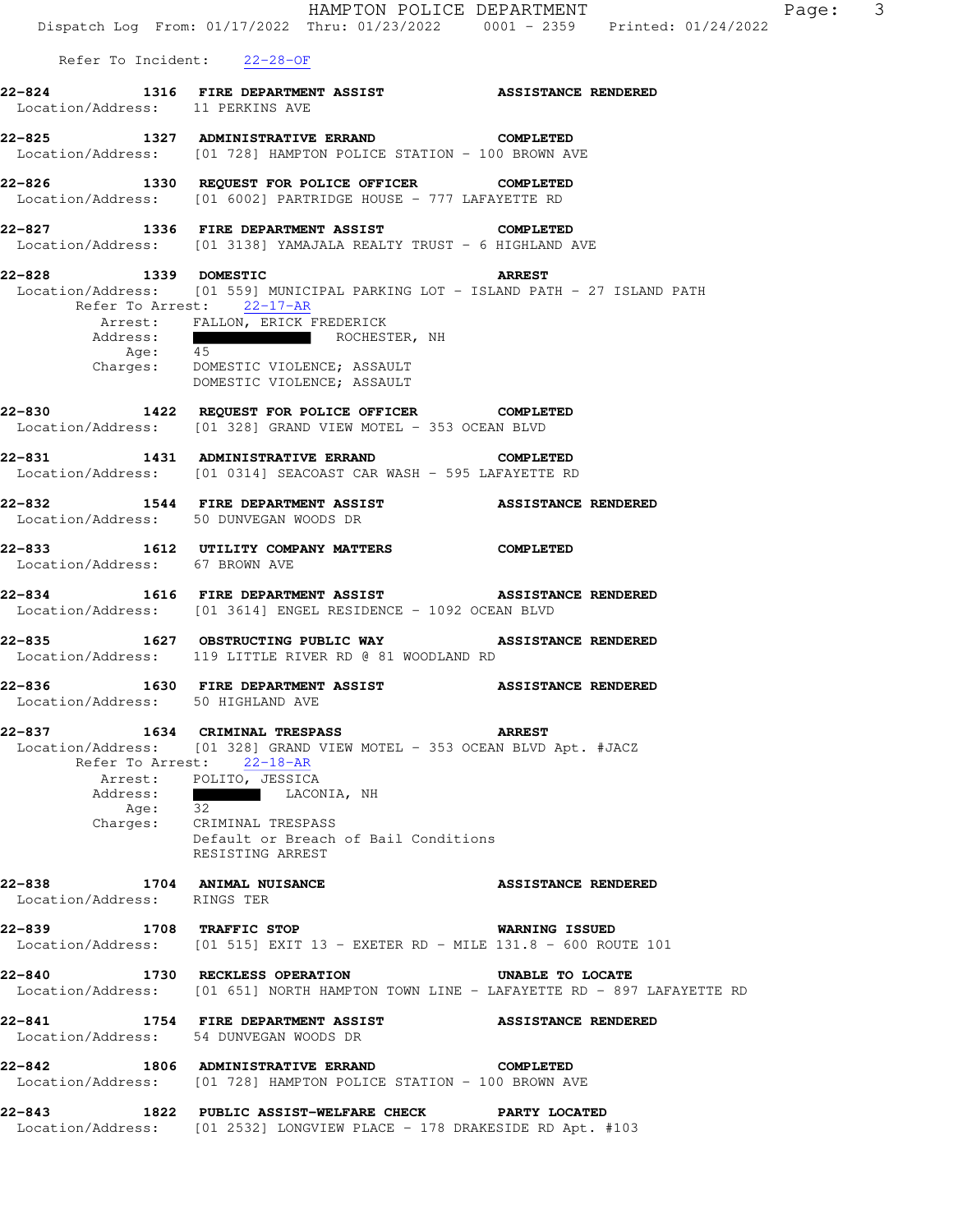**22-844 1938 FIRE DEPARTMENT ASSIST ASSISTANCE RENDERED**  Location/Address: [01 2096] STACK RESIDENCE - 302 MILL RD

**22-845 2006 TRAFFIC STOP WARNING ISSUED**  Location/Address: 147 EXETER RD @ 2 CAROLAN AVE

**22-846 2044 TRAFFIC STOP SUMMONS ISSUED**  Location/Address: [01 576] INTERCHANGE - 180 LAFAYETTE RD

**22-847 2049 FIRE DEPARTMENT ASSIST ASSISTANCE RENDERED**  Location/Address: 469 WINNACUNNET RD Apt. #A

**22-848 2133 FOUND PROPERTY COMPLETED**  Location/Address: [01 728] HAMPTON POLICE STATION - 100 BROWN AVE

**22-849 2225 SUSPICIOUS ACTIVITY VEHICLE MOVED**  Location/Address: [01 878] COFFIN POND AKA BATCHELDER POND - 18 TOWLE FARM RD

**22-850 2319 DISORDERLY CONDUCT PARTIES SEPARATED**  Location/Address: 100 ASHWORTH AVE Apt. #B

## **For Date: 01/18/2022 - Tuesday**

| 22-851 0242 ALARM               |                                                                                                                               | UNFOUNDED ALARM       |
|---------------------------------|-------------------------------------------------------------------------------------------------------------------------------|-----------------------|
|                                 | Location/Address: 221 WOODLAND RD                                                                                             |                       |
| 22-852                          | 0348 FIRE DEPARTMENT ASSIST <b>ASSISTANCE RENDERED</b>                                                                        |                       |
| Location/Address: 93 LOCKE RD   |                                                                                                                               |                       |
| 22-853 0756 TRAFFIC STOP        | Location/Address: 2 OCEAN BLVD @ 8 STATE PARK RD<br>Refer To Summons: 22-19-AR<br>Summons: WUJEK, ANGELICA                    | <b>ARREST</b>         |
|                                 | Address: HAMPTON, NH<br>Age: 28<br>Charges: DRIVING AFTER REVOCATION OR SUSPENSION<br>SUSPENDED REGISTRATION (OPERATING-MISD) |                       |
|                                 | 22-854 0808 TRAFFIC CONTROL<br>Location/Address: [01 9993] CENTRE SCHOOL - 53 WINNACUNNET RD                                  | <b>COMPLETED</b>      |
|                                 | 22-855 0817 PUBLIC WORKS MATTERS ASSISTANCE RENDERED<br>Location/Address: 2 OCEAN BLVD @ 8 STATE PARK RD                      |                       |
|                                 | 22-856 6903 LEGAL PAPER SERVICE NOT SERVED<br>Location/Address: [01 2176] MCMILLAN RESIDENCE - 15 SEAVIEW AVE                 |                       |
|                                 | 22-857 6927 FIRE DEPARTMENT ASSIST ASSISTANCE RENDERED<br>Location/Address: [01 300] OLD ENGLISH VILLAGE - 451 WINNACUNNET RD |                       |
| Location/Address: 22 HARRIS AVE | 22-858 0958 FOLLOWUP                                                                                                          | <b>COMPLETED</b>      |
|                                 | 22-859 1028 FIRE DEPARTMENT ASSIST ASSISTANCE RENDERED<br>Location/Address: 27 RIDGEVIEW TER                                  |                       |
|                                 | 22-860 1048 FOUND PROPERTY<br>Location/Address: 7 ANNS LN @ 663 LAFAYETTE RD<br>Refer To Incident: 22-29-OF                   | INCIDENT INVESTIGATED |
|                                 | 22-861 1212 FIRE DEPARTMENT ASSIST ASSISTANCE RENDERED<br>Location/Address: [01 300] OLD ENGLISH VILLAGE - 451 WINNACUNNET RD |                       |
| 22-862                          | 1225 LOST PROPERTY<br>Location/Address: [01 2824] CR'S THE RESTAURANT - 287 EXETER RD                                         | <b>COMPLETED</b>      |
|                                 | 22-863 1229 LEGAL PAPER SERVICE NOT SERVED<br>Location/Address: [01 2176] MCMILLAN RESIDENCE - 15 SEAVIEW AVE                 |                       |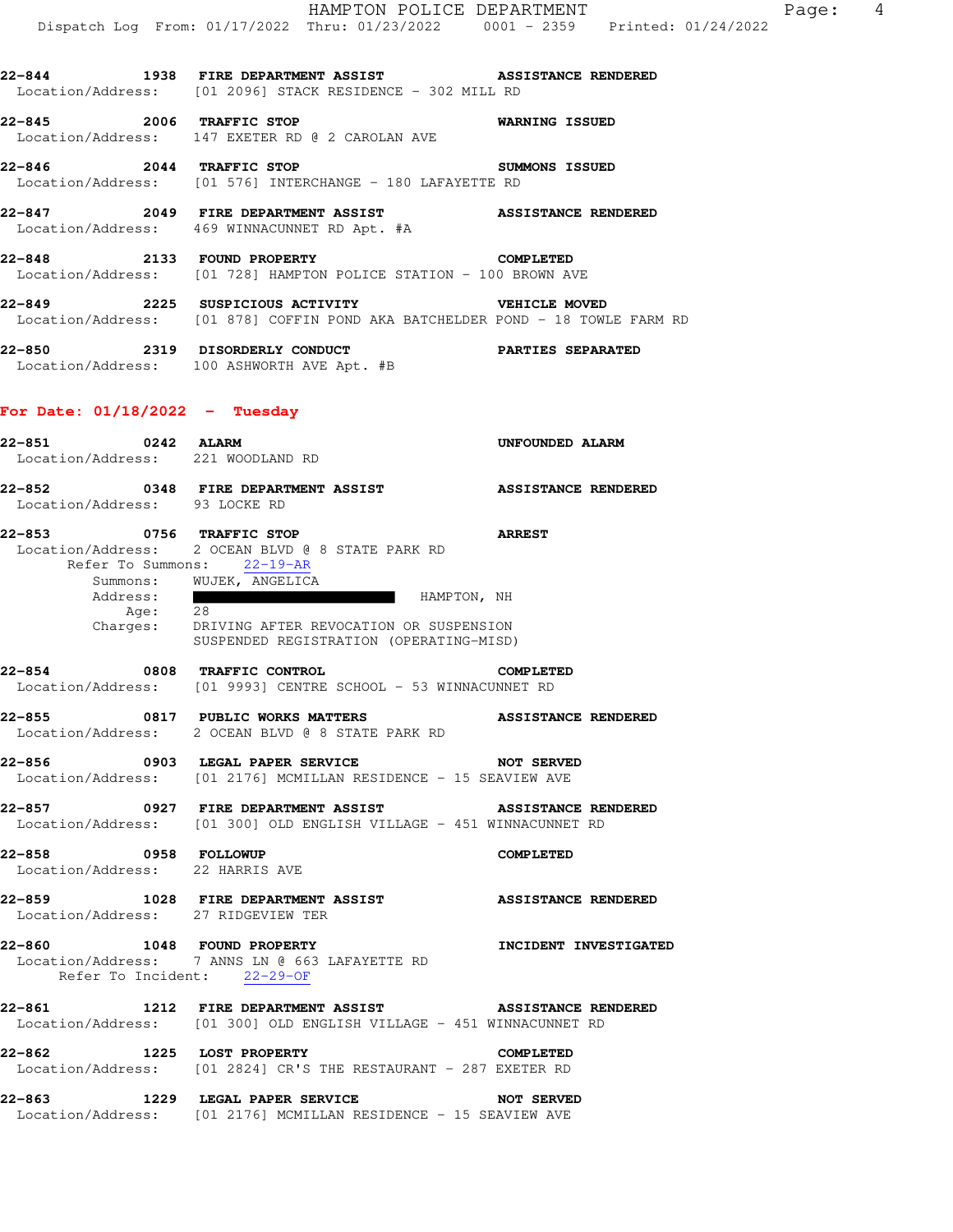|                                                                       | Dispatch Log From: 01/17/2022 Thru: 01/23/2022 0001 - 2359 Printed: 01/24/2022                                                                                                                                                                                                                                                                                                                                                                                | HAMPTON POLICE DEPARTMENT    | Page: 5 |  |
|-----------------------------------------------------------------------|---------------------------------------------------------------------------------------------------------------------------------------------------------------------------------------------------------------------------------------------------------------------------------------------------------------------------------------------------------------------------------------------------------------------------------------------------------------|------------------------------|---------|--|
|                                                                       | 22-864 1230 FIRE DEPARTMENT ASSIST ASSISTANCE RENDERED<br>Location/Address: [01 2922] CORNERSTONE AT HAMPTON HEALTH FACILITY - 298 EXETER RD                                                                                                                                                                                                                                                                                                                  |                              |         |  |
| Location/Address: 4TH ST                                              | 22-865 1309 FIRE DEPARTMENT ASSIST ASSISTANCE RENDERED                                                                                                                                                                                                                                                                                                                                                                                                        |                              |         |  |
| 22-866<br>Address:<br>Age: 31                                         | 1430 WARRANT SERVICE ARREST<br>Location/Address: [01 728] HAMPTON POLICE STATION - 100 BROWN AVE<br>Refer To Arrest: 22-20-AR<br>Arrest: SOUSA, CHRISTINA<br><u> The Communication of the Communication of the Communication of the Communication of the Communication of the Communication of the Communication of the Communication of the Communication of the Communication of the Commun</u><br>HAMPTON, NH<br>Charges: SIMPLE ASSAULT<br>SIMPLE ASSAULT |                              |         |  |
|                                                                       | 22-867 1533 ANIMAL NUISANCE<br>Location/Address: 128 ASHWORTH AVE @ 31 K ST                                                                                                                                                                                                                                                                                                                                                                                   | <b>COMPLETED</b>             |         |  |
|                                                                       | Location/Address: [01 9998] HAMPTON TOWN OFFICE - 100 WINNACUNNET RD                                                                                                                                                                                                                                                                                                                                                                                          |                              |         |  |
|                                                                       | 22-869 1613 FIRE DEPARTMENT ASSIST ASSISTANCE RENDERED<br>Location/Address: [01 1392] OCEANSIDE CENTER - 22 TUCK RD                                                                                                                                                                                                                                                                                                                                           |                              |         |  |
|                                                                       | 22-870 1614 ADMINISTRATIVE ERRAND COMPLETED<br>Location/Address: [01 9998] HAMPTON TOWN OFFICE - 100 WINNACUNNET RD                                                                                                                                                                                                                                                                                                                                           |                              |         |  |
|                                                                       | 22-871 1656 PARKING VIOLATIONS WEHICLE MOVED<br>Location/Address: 134 ASHWORTH AVE @ 27 L ST                                                                                                                                                                                                                                                                                                                                                                  |                              |         |  |
| 22-872<br>Location/Address: 190 KINGS HWY                             | 1701 PUBLIC WORKS MATTERS COMPLETED                                                                                                                                                                                                                                                                                                                                                                                                                           |                              |         |  |
| 22-873 1715 ACCIDENT<br>Refer To Accident: 22-19-AC                   | Location/Address: 7 ANNS LN @ 663 LAFAYETTE RD                                                                                                                                                                                                                                                                                                                                                                                                                | <b>ACCIDENT INVESTIGATED</b> |         |  |
|                                                                       | 22-874 1738 ADMINISTRATIVE ERRAND<br>Location/Address: [01 728] HAMPTON POLICE STATION - 100 BROWN AVE                                                                                                                                                                                                                                                                                                                                                        | <b>COMPLETED</b>             |         |  |
|                                                                       | 22-875 1908 CRIMINAL MISCHIEF<br>Location/Address: [01 373] SEA SCAPE INN - 955 OCEAN BLVD Apt. #12                                                                                                                                                                                                                                                                                                                                                           | <b>ASSISTANCE RENDERED</b>   |         |  |
| 22-876 1918 TRAFFIC STOP                                              | Location/Address: 98 ASHWORTH AVE @ 5 MANCHESTER ST                                                                                                                                                                                                                                                                                                                                                                                                           | <b>WARNING ISSUED</b>        |         |  |
|                                                                       | 22-877 2111 TRAFFIC STOP<br>Location/Address: [01 2780] GOAT (THE) - 27 L ST @ 134 ASHWORTH AVE                                                                                                                                                                                                                                                                                                                                                               | <b>WARNING ISSUED</b>        |         |  |
| Location/Address: 8 BOURN AVE                                         | 22-878 2146 FIRE DEPARTMENT ASSIST ASSISTANCE RENDERED                                                                                                                                                                                                                                                                                                                                                                                                        |                              |         |  |
| Location/Address: 39 BROWN AVE Apt. #B<br>Refer To Incident: 22-30-OF | 22-880 2207 Protective Order Violation COMPLETED                                                                                                                                                                                                                                                                                                                                                                                                              |                              |         |  |
| 22-879 2208 TRAFFIC STOP                                              | Location/Address: [01 622] TIDE MILL BRIDGE - 100 ROUTE 101                                                                                                                                                                                                                                                                                                                                                                                                   | <b>WARNING ISSUED</b>        |         |  |
| 22-881 2231 FOLLOWUP                                                  | Location/Address: [01 728] HAMPTON POLICE STATION - 100 BROWN AVE                                                                                                                                                                                                                                                                                                                                                                                             | <b>COMPLETED</b>             |         |  |
| For Date: $01/19/2022 -$ Wednesday                                    |                                                                                                                                                                                                                                                                                                                                                                                                                                                               |                              |         |  |
|                                                                       | 22-882 0106 PROPERTY CHECK<br>Location/Address: [01 2216] SERVICE CREDIT UNION - 887 LAFAYETTE RD                                                                                                                                                                                                                                                                                                                                                             | <b>COMPLETED</b>             |         |  |

**22-883 0126 PROPERTY CHECK COMPLETED**  Location/Address: [01 541] STATE PARK - 30 STATE PARK RD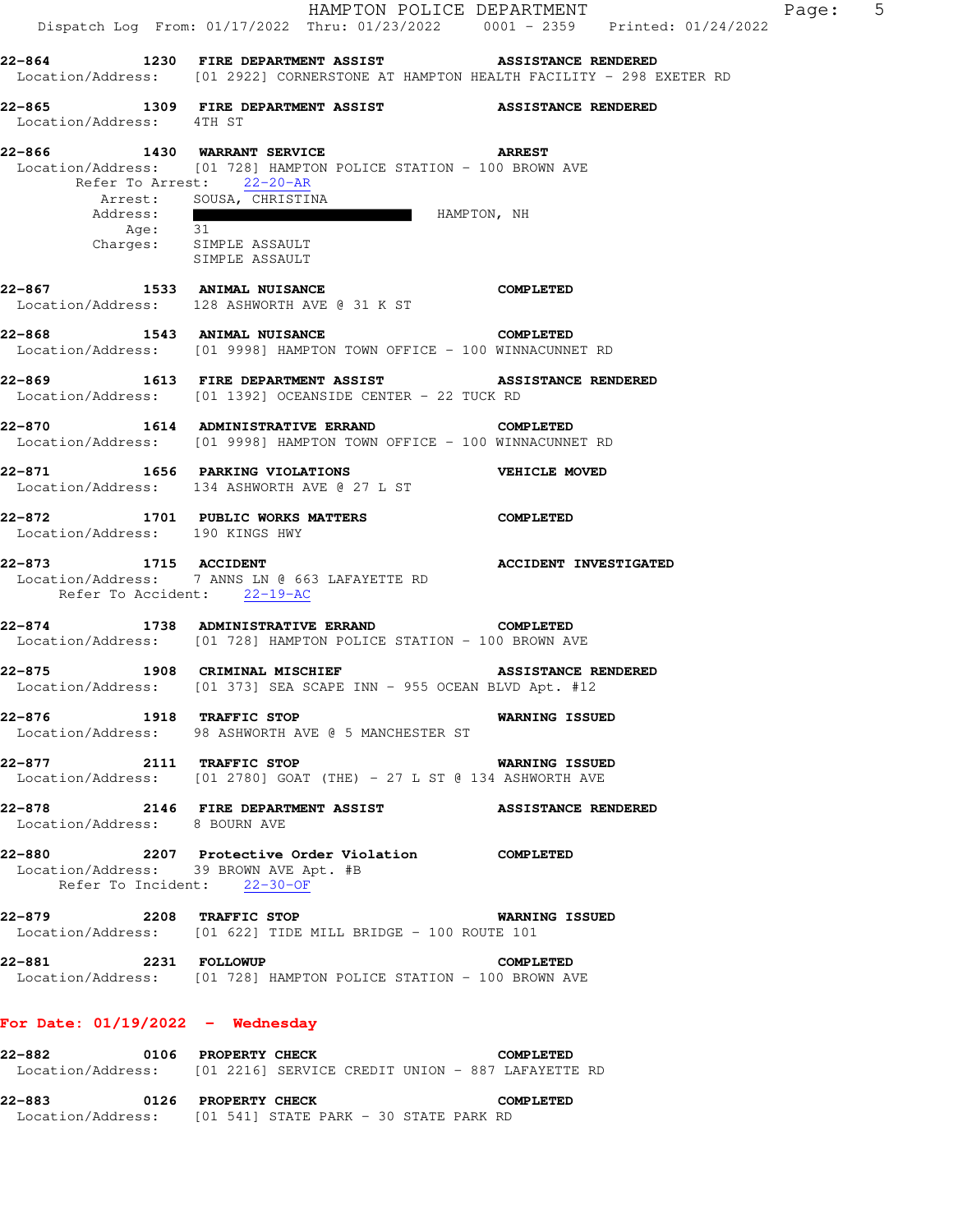|                                                                | Dispatch Log From: 01/17/2022 Thru: 01/23/2022 0001 - 2359 Printed: 01/24/2022                                                           | HAMPTON POLICE DEPARTMENT  | Page: 6 |  |
|----------------------------------------------------------------|------------------------------------------------------------------------------------------------------------------------------------------|----------------------------|---------|--|
|                                                                | 22-884 0130 PROPERTY CHECK COMPLETED<br>Location/Address: [01 433] DEPOT SQUARE - 446 LAFAYETTE RD                                       |                            |         |  |
|                                                                | 22-885 0149 PROPERTY CHECK<br>Location/Address: [01 9989] WINNACUNNET HIGH SCHOOL - 1 ALUMNI DR                                          | <b>COMPLETED</b>           |         |  |
| 22-886 0407 ALARM                                              | Location/Address: [01 3351] SHORTALL/SPIZZIRRI RESIDENCE - 107 LOCKE RD                                                                  | <b>ASSISTANCE RENDERED</b> |         |  |
|                                                                | 22-887 6436 FIRE DEPARTMENT ASSIST ASSISTANCE RENDERED<br>Location/Address: [01 884] OLD ENGLISH VILLAGE - 463 WINNACUNNET RD Apt. #308  |                            |         |  |
| Location/Address: 26 KENTVILLE TER                             | 22-888 6656 FIRE DEPARTMENT ASSIST NO ACTION                                                                                             |                            |         |  |
|                                                                | 22-889 0758 ADMINISTRATIVE ERRAND<br>Location/Address: [01 728] HAMPTON POLICE STATION - 100 BROWN AVE                                   | COMPLETED                  |         |  |
| Refer To Incident: 22-31-OF                                    | 22-890 6804 REQUEST FOR POLICE OFFICER INCIDENT INVESTIGATED<br>Location/Address: [01 9996] HAMPTON ACADEMY JUNIOR HIGH - 29 ACADEMY AVE |                            |         |  |
|                                                                | 22-891 0817 TRAFFIC CONTROL 22-891 AREA MONITORED<br>Location/Address: [01 9993] CENTRE SCHOOL - 53 WINNACUNNET RD                       |                            |         |  |
| 22-892 0826 TRAFFIC STOP                                       | Location/Address: 245 LANDING RD @ 0 HARDART'S WAY                                                                                       | <b>WARNING ISSUED</b>      |         |  |
| 22-893 0833 FOLLOWUP                                           | <b>COMPLETED</b><br>Location/Address: [01 728] HAMPTON POLICE STATION - 100 BROWN AVE                                                    |                            |         |  |
| 22-894 0854 TRAFFIC STOP                                       | Location/Address: 245 LAFAYETTE RD ` @ 1 PARK AVE                                                                                        | <b>WARNING ISSUED</b>      |         |  |
|                                                                | 22-895 		 0901 TRAFFIC STOP 		 WARNING ISSUED<br>Location/Address: [01 561] STATE - POLICE PARKING - 200 OCEAN BLVD                      |                            |         |  |
| 22-896 0903 TRAFFIC STOP                                       | Location/Address: 245 LAFAYETTE RD @ 1 PARK AVE                                                                                          | <b>WARNING ISSUED</b>      |         |  |
|                                                                | 22-897 0905 TRAFFIC STOP 1999 1999 WARNING ISSUED<br>Location/Address: 349 LAFAYETTE RD @ 30 WINNACUNNET RD                              |                            |         |  |
| 22-898 0913 TRAFFIC STOP                                       | Location/Address: 200 ROUTE 101 @ 200 LANDING RD                                                                                         | <b>WARNING ISSUED</b>      |         |  |
|                                                                | 22-899 0919 TRAFFIC STOP<br>Location/Address: 26 TOWLE FARM RD @ 18 DRAKES LANDING                                                       | <b>WARNING ISSUED</b>      |         |  |
| 22-900 0926 TRAFFIC STOP                                       | Location/Address: TOWLE FARM RD @ DRAKES LANDING                                                                                         | <b>WARNING ISSUED</b>      |         |  |
| 22-901 0936 TRAFFIC STOP<br>Location/Address: 869 LAFAYETTE RD |                                                                                                                                          | <b>WARNING ISSUED</b>      |         |  |
| 22-902 0949 TRAFFIC STOP                                       | Location/Address: 37 ANNS LN @ 1 ANNS TER                                                                                                | <b>WARNING ISSUED</b>      |         |  |
| Refer To Incident: 22-32-OF                                    | 22-903 6955 SEXUAL OFFENDER REGISTRATION INCIDENT INVESTIGATED<br>Location/Address: [01 728] HAMPTON POLICE STATION - 100 BROWN AVE      |                            |         |  |
| 22-904 1000 TRAFFIC STOP                                       | Location/Address: 775 LAFAYETTE RD @ 2 BELMONT CIR                                                                                       | <b>WARNING ISSUED</b>      |         |  |
| Location/Address: 13 F ST Apt. #15                             | 22-905 1001 FIRE DEPARTMENT ASSIST                                                                                                       | <b>ASSISTANCE RENDERED</b> |         |  |
| 22-906 1010 TRAFFIC STOP<br>Location/Address: 230 EXETER RD    |                                                                                                                                          | <b>WARNING ISSUED</b>      |         |  |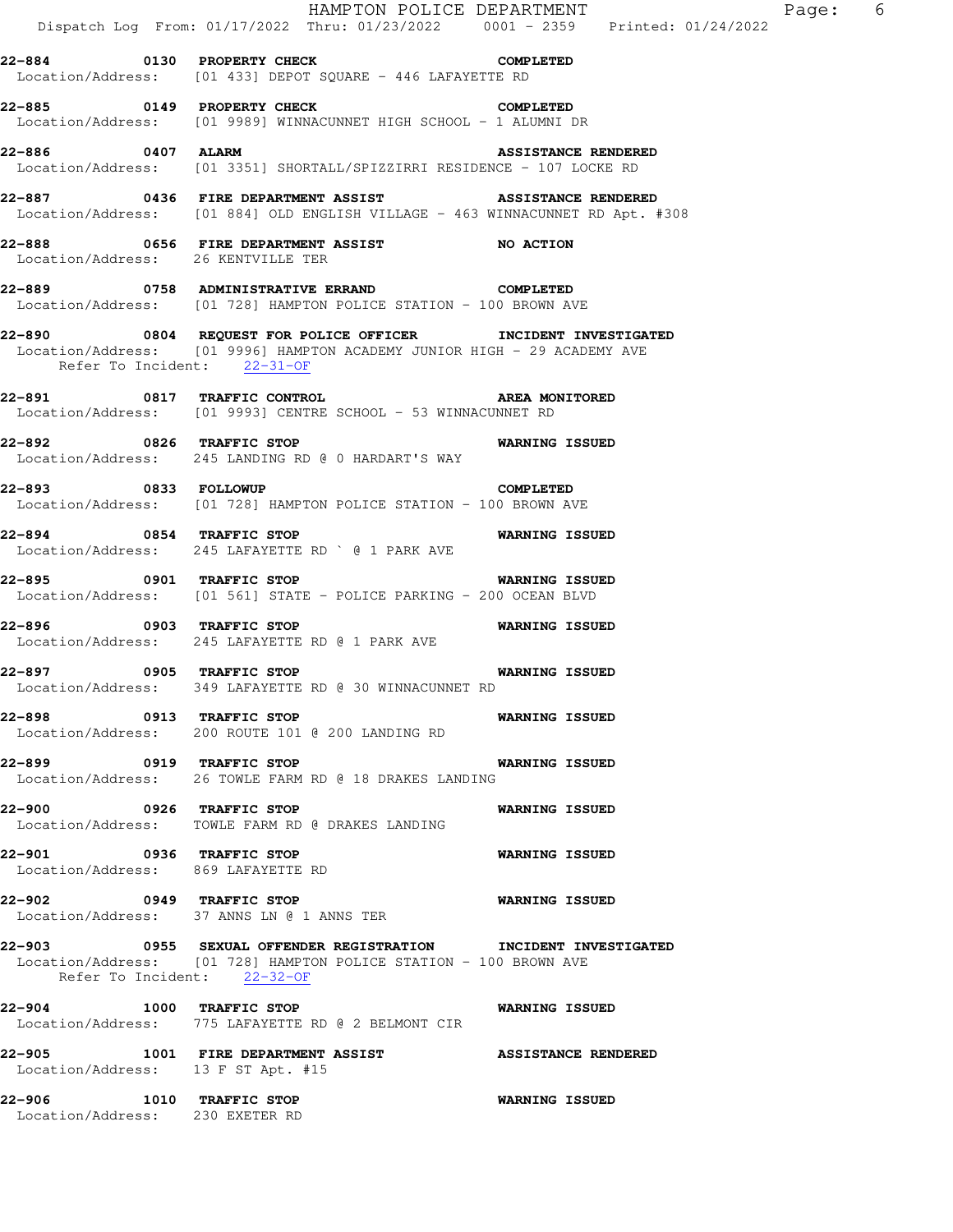|                                                                                                                                               | Dispatch Log From: 01/17/2022 Thru: 01/23/2022 0001 - 2359 Printed: 01/24/2022 |  | HAMPTON POLICE DEPARTMENT  |  | Page: | $\overline{7}$ |
|-----------------------------------------------------------------------------------------------------------------------------------------------|--------------------------------------------------------------------------------|--|----------------------------|--|-------|----------------|
| 22-907 1025 TRAFFIC STOP 6 6 WARNING ISSUED                                                                                                   |                                                                                |  |                            |  |       |                |
| Location/Address: 15 ANNS LN @ 89 DEARBORN AVE                                                                                                |                                                                                |  |                            |  |       |                |
| 22-908 1038 TRAFFIC STOP<br>Location/Address: SOUTH OF INTERCHANGE - LAFAYETTE RD                                                             |                                                                                |  | <b>WARNING ISSUED</b>      |  |       |                |
| 22-909 1116 TRAFFIC STOP<br>Location/Address: 210 ASHWORTH AVE                                                                                |                                                                                |  | <b>SUMMONS ISSUED</b>      |  |       |                |
| 22-910 1120 ANIMAL NUISANCE<br>Location/Address: ACADIA AVE                                                                                   |                                                                                |  | <b>ASSISTANCE RENDERED</b> |  |       |                |
| 22-911 1124 TRAFFIC STOP<br>Location/Address: 728 LAFAYETTE RD @ 3 FAIRFIELD DR                                                               |                                                                                |  | <b>WARNING ISSUED</b>      |  |       |                |
| 22-912 1126 FIRE DEPARTMENT ASSIST ASSISTANCE RENDERED<br>Location/Address: [01 2922] CORNERSTONE AT HAMPTON HEALTH FACILITY - 298 EXETER RD  |                                                                                |  |                            |  |       |                |
| 22-913 1138 TRAFFIC STOP<br>Location/Address: 775 LAFAYETTE RD @ 2 BELMONT CIR                                                                |                                                                                |  | <b>WARNING ISSUED</b>      |  |       |                |
| 22-914 1146 TRAFFIC STOP<br>Location/Address: 869 LAFAYETTE RD                                                                                |                                                                                |  | <b>WARNING ISSUED</b>      |  |       |                |
| 22-915 1204 TRAFFIC STOP<br>Location/Address: 45 EXETER RD @ 2 JOSEPHINE DR                                                                   |                                                                                |  | <b>WARNING ISSUED</b>      |  |       |                |
| 22-916 1243 TRAFFIC STOP<br>Location/Address: 369 LAFAYETTE RD                                                                                |                                                                                |  | SUMMONS ISSUED             |  |       |                |
| 22-917 1251 TRAFFIC STOP<br>Location/Address: 811 LAFAYETTE RD                                                                                |                                                                                |  | <b>WARNING ISSUED</b>      |  |       |                |
| 22-918 1306 DISORDERLY CONDUCT<br>Location/Address: 525 LAFAYETTE RD                                                                          |                                                                                |  | UNABLE TO LOCATE           |  |       |                |
| 22-919 1321 TRAFFIC STOP<br>Location/Address: 836 LAFAYETTE RD                                                                                |                                                                                |  | WARNING ISSUED             |  |       |                |
| 22-920 1334 TRAFFIC STOP<br>Location/Address: 114 EXETER RD                                                                                   |                                                                                |  | <b>WARNING ISSUED</b>      |  |       |                |
| 22-921<br>Location/Address: [01 728] HAMPTON POLICE STATION - 100 BROWN AVE                                                                   | 1350 REQUEST FOR POLICE OFFICER ACTIVITY INVESTIGATED                          |  |                            |  |       |                |
| 22-922 1357 NOTIFICATIONS<br>Location/Address: [01 728] HAMPTON POLICE STATION - 100 BROWN AVE                                                |                                                                                |  | <b>COMPLETED</b>           |  |       |                |
| 22-923 1406 DISORDERLY CONDUCT<br>Location/Address: [01 728] HAMPTON POLICE STATION - 100 BROWN AVE                                           | Refer To Incident: 22-33-OF                                                    |  | INCIDENT INVESTIGATED      |  |       |                |
| 22-924 1418 FIRE DEPARTMENT ASSIST ASSISTANCE RENDERED<br>Location/Address: [01 100] ATLANTIC HEIGHTS ELDERLY HOUSING - 450 HIGH ST Apt. #303 |                                                                                |  |                            |  |       |                |
| 22-925 1428 ALARM<br>Location/Address: [01 3348] CAMARDA RESIDENCE - 384 WINNACUNNET RD                                                       |                                                                                |  | UNFOUNDED ALARM            |  |       |                |
| 22-926 1432 TRAFFIC STOP<br>Location/Address: 45 LAFAYETTE RD                                                                                 |                                                                                |  | <b>WARNING ISSUED</b>      |  |       |                |
| 22-927 1442 TRAFFIC STOP<br>Location/Address: 102 EXETER RD @ 1 BARON RD                                                                      |                                                                                |  | <b>WARNING ISSUED</b>      |  |       |                |
| 22-928 1501 TRAFFIC STOP<br>Location/Address: 90 EXETER RD                                                                                    |                                                                                |  | <b>WARNING ISSUED</b>      |  |       |                |
| 22-929 1515 FOLLOWUP<br>Location/Address: [01 728] HAMPTON POLICE STATION - 100 BROWN AVE                                                     |                                                                                |  | <b>COMPLETED</b>           |  |       |                |
| 22-931                                                                                                                                        |                                                                                |  |                            |  |       |                |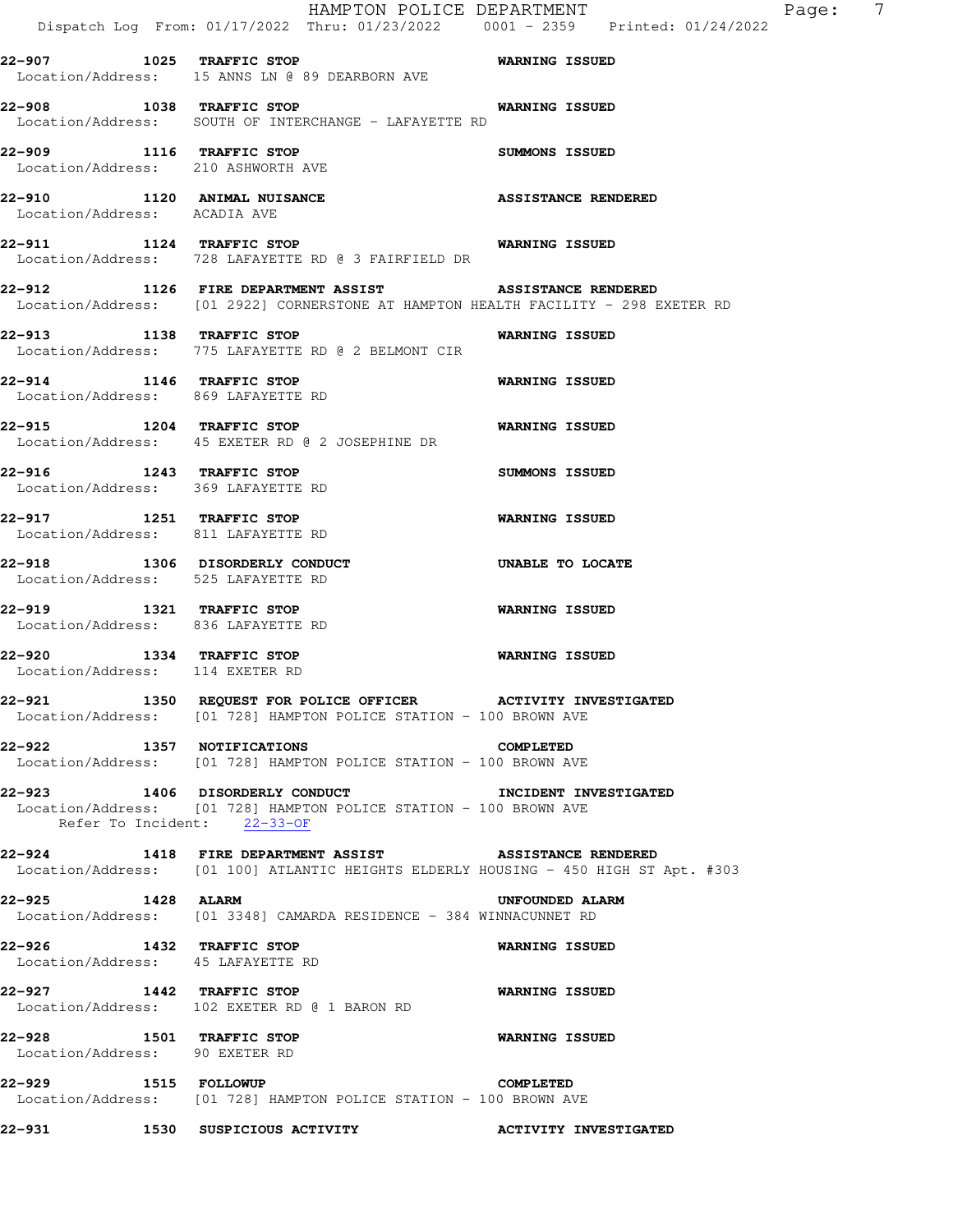|                                                                                                                                                        |                     | Dispatch Log From: 01/17/2022 Thru: 01/23/2022 0001 - 2359 Printed: 01/24/2022                                                           |  | HAMPTON POLICE DEPARTMENT  |  | Page: 8 |  |
|--------------------------------------------------------------------------------------------------------------------------------------------------------|---------------------|------------------------------------------------------------------------------------------------------------------------------------------|--|----------------------------|--|---------|--|
|                                                                                                                                                        |                     | $Location/Address:$ [01 0656] TD BANKNORTH - 40 HIGH ST                                                                                  |  |                            |  |         |  |
| 22-930<br>Location/Address: [01 3239] HABIB RESIDENCE - 11 SPRINGHEAD LN                                                                               |                     | 1535 ANIMAL NUISANCE                                                                                                                     |  | <b>ASSISTANCE RENDERED</b> |  |         |  |
| 22-932 1545 INJURED ANIMAL<br>Location/Address: 816 LAFAYETTE RD                                                                                       |                     |                                                                                                                                          |  | <b>COMPLETED</b>           |  |         |  |
| 22-933 1551 TRAFFIC STOP<br>Location/Address: 663 LAFAYETTE RD @ 7 ANNS LN                                                                             |                     |                                                                                                                                          |  | <b>WARNING ISSUED</b>      |  |         |  |
| 22-934 1615 TRAFFIC STOP<br>Location/Address: 55 HIGH ST                                                                                               |                     |                                                                                                                                          |  | <b>SUMMONS ISSUED</b>      |  |         |  |
| 22-935 1729 FIRE DEPARTMENT ASSIST ASSISTANCE RENDERED<br>Location/Address: [01 2922] CORNERSTONE AT HAMPTON HEALTH FACILITY - 298 EXETER RD Apt. #110 |                     |                                                                                                                                          |  |                            |  |         |  |
| 22-936 1739 TRAFFIC STOP<br>Location/Address: [01 0151] ROYAL MARKET II - 94 ASHWORTH AVE                                                              |                     |                                                                                                                                          |  | <b>WARNING ISSUED</b>      |  |         |  |
| 22-937 1759 DOMESTIC<br>Location/Address: [01 386] OLD HAMPTON VILLAGE APARTMENTS - 340 LAFAYETTE RD Apt. #524                                         |                     | Refer To Incident: 22-34-OF                                                                                                              |  | INCIDENT INVESTIGATED      |  |         |  |
| 22-938 1853 TRAFFIC STOP<br>Location/Address: [01 2734] AROMA JOES - 836 LAFAYETTE RD                                                                  |                     |                                                                                                                                          |  | <b>WARNING ISSUED</b>      |  |         |  |
| 22-939 1950 FIRE DEPARTMENT ASSIST<br>Location/Address: [01 754] APPLETON OAKS - 241 DRAKESIDE RD Apt. #1169                                           |                     |                                                                                                                                          |  | <b>ASSISTANCE RENDERED</b> |  |         |  |
| 22-940<br>Location/Address: 7 I ST Apt. #6                                                                                                             |                     | 1956 CRIMINAL MISCHIEF THE PIELD INTERVIEW<br>Refer To Field Int: 22-5-FI                                                                |  |                            |  |         |  |
| 22-941 2015 ANIMAL NUISANCE                                                                                                                            | Address:<br>Age: 58 | Location/Address: 2E HEMLOCK ST<br>Refer To Summons: 22-21-AR<br>Summons: BEALS, ELLIOTT JR<br>HAMPTON, NH<br>Charges: TRESPASSING STOCK |  | <b>ARREST</b>              |  |         |  |
|                                                                                                                                                        |                     | Location/Address: [01 6002] PARTRIDGE HOUSE - 777 LAFAYETTE RD                                                                           |  |                            |  |         |  |
| 22-943 2044 TRAFFIC STOP<br>Location/Address: 300 ROUTE 101 @ 180 LAFAYETTE RD                                                                         |                     |                                                                                                                                          |  | WARNING ISSUED             |  |         |  |
| 22-944 2242 PUBLIC ASSIST-WELFARE CHECK INCIDENT INVESTIGATED<br>Location/Address: [01 0051] ASHWORTH HOTEL - 295 OCEAN BLVD Apt. #354                 |                     | Refer To Incident: 22-35-OF                                                                                                              |  |                            |  |         |  |
| Location/Address: [01 754] APPLETON OAKS - 241 DRAKESIDE RD Apt. #2321                                                                                 |                     |                                                                                                                                          |  |                            |  |         |  |
| 22-946 2357 DOMESTIC<br>Location/Address: [01 3454] GREENE APARTMENTS - 1 GREENE ST Apt. #B                                                            |                     |                                                                                                                                          |  | PARTIES SEPARATED          |  |         |  |
| For Date: $01/20/2022 - Thursday$                                                                                                                      |                     |                                                                                                                                          |  |                            |  |         |  |
| 22-947<br>Location/Address: 40 HOBBS RD                                                                                                                |                     | 0007 SUSPICIOUS ACTIVITY THE ASSISTANCE RENDERED                                                                                         |  |                            |  |         |  |
| 22-948 0111 PROPERTY CHECK AREA MONITORED<br>Location/Address: [01 2318] THE COMMUNITY OVEN - 845 LAFAYETTE RD Apt. #7                                 |                     |                                                                                                                                          |  |                            |  |         |  |
| 22-949<br>Location/Address: [01 2922] CORNERSTONE AT HAMPTON HEALTH FACILITY - 298 EXETER RD                                                           |                     | 0115 FIRE DEPARTMENT ASSIST                                                                                                              |  | <b>ASSISTANCE RENDERED</b> |  |         |  |
| 22–950                                                                                                                                                 |                     | 0121 FIRE DEPARTMENT ASSIST ASSISTANCE RENDERED                                                                                          |  |                            |  |         |  |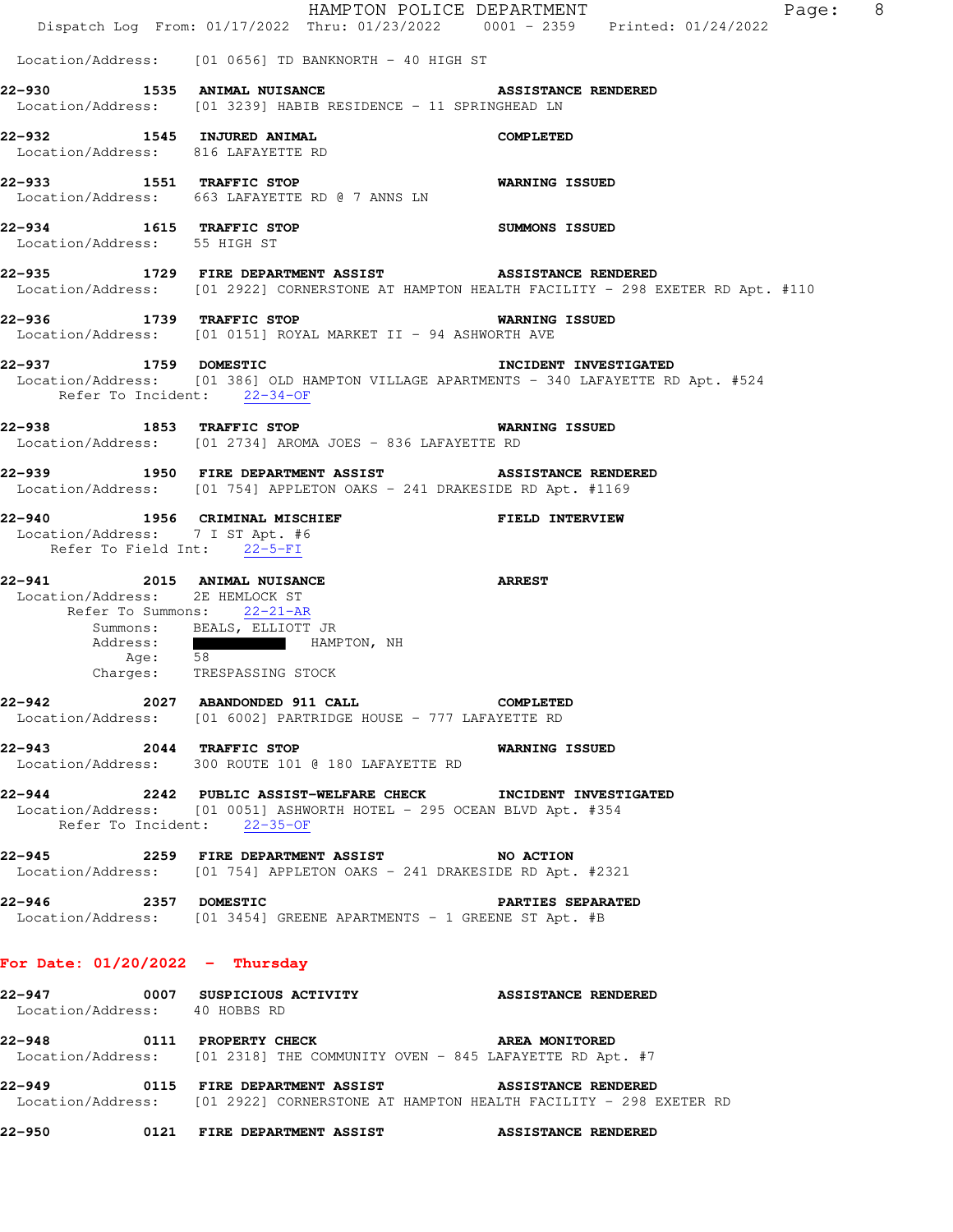|                                                           | HAMPTON POLICE DEPARTMENT<br>Dispatch Log From: 01/17/2022 Thru: 01/23/2022 0001 - 2359 Printed: 01/24/2022                               |                              | Page: 9 |  |
|-----------------------------------------------------------|-------------------------------------------------------------------------------------------------------------------------------------------|------------------------------|---------|--|
|                                                           | Location/Address: [01 754] APPLETON OAKS - 241 DRAKESIDE RD Apt. #1119                                                                    |                              |         |  |
|                                                           | 22-951 0127 FIRE DEPARTMENT ASSIST<br>Location/Address: [01 2922] CORNERSTONE AT HAMPTON HEALTH FACILITY - 298 EXETER RD Apt. #131        | <b>ASSISTANCE RENDERED</b>   |         |  |
| Location/Address: 211 OCEAN BLVD                          | 22-952 0236 SUSPICIOUS ACTIVITY                                                                                                           | <b>VEHICLE MOVED</b>         |         |  |
| Location/Address: B ST                                    | 22-953 0241 PARKING VIOLATIONS                                                                                                            | <b>COMPLETED</b>             |         |  |
|                                                           | 22-954 0244 SUSPICIOUS ACTIVITY WEHICLE MOVED<br>Location/Address: 3 CHURCH ST @ 359 OCEAN BLVD                                           |                              |         |  |
| Location/Address: I ST                                    | 22-955 0254 PARKING VIOLATIONS PARKING VIOLATION ISSUED                                                                                   |                              |         |  |
| Location/Address: H ST                                    | 22-956 60255 PARKING VIOLATIONS PARKING VIOLATION ISSUED                                                                                  |                              |         |  |
| 22-957 0301 PROPERTY CHECK                                | Location/Address: [01 560] JOE BILLIE BROWN PARK - ANCIENT HWY                                                                            | <b>COMPLETED</b>             |         |  |
|                                                           | 22-958 0357 TRAFFIC STOP 6 6 WARNING ISSUED<br>Location/Address: 200 ROUTE 101 @ 200 LANDING RD                                           |                              |         |  |
|                                                           | 22-959 0711 FIRE DEPARTMENT ASSIST NO ACTION<br>Location/Address: [01 9989] WINNACUNNET HIGH SCHOOL - 1 ALUMNI DR                         |                              |         |  |
|                                                           | 22-960 0731 FOLLOWUP<br>Location/Address: [01 728] HAMPTON POLICE STATION - 100 BROWN AVE                                                 | <b>COMPLETED</b>             |         |  |
| 22-961 0739 ACCIDENT                                      | Location/Address: 624 EXETER RD @ 3 GALE RD<br>Refer To Accident: 22-20-AC                                                                | <b>ACCIDENT INVESTIGATED</b> |         |  |
| Location/Address: 11 ATLANTIC AVE                         | 22-962 0752 TRAFFIC STOP                                                                                                                  | <b>WARNING ISSUED</b>        |         |  |
|                                                           | 22-963 6813 TRAFFIC MONITORING CONDUCT AREA MONITORED<br>Location/Address: [01 9993] CENTRE SCHOOL - 53 WINNACUNNET RD                    |                              |         |  |
|                                                           | 22-964 0813 TRAFFIC MONITORING AREA MONITORED<br>Location/Address: [01 9992] MARSTON SCHOOL - 4 MARSTON WAY                               |                              |         |  |
|                                                           | 22-965 6817 REQUEST FOR POLICE OFFICER PEACE RESTORED<br>Location/Address: [01 3454] GREENE APARTMENTS - 1 GREENE ST Apt. #B              |                              |         |  |
| 22-966 0837 NOTIFICATIONS                                 | Location/Address: [01 728] HAMPTON POLICE STATION - 100 BROWN AVE                                                                         | <b>COMPLETED</b>             |         |  |
| 22-967 0848 TRAFFIC STOP<br>Location/Address: 207 MILL RD |                                                                                                                                           | <b>WARNING ISSUED</b>        |         |  |
| 22-968 0856 TRAFFIC STOP                                  | Location/Address: 779 OCEAN BLVD @ 3 6TH ST<br>Refer To Arrest: 22-22-AR                                                                  | <b>ARREST</b>                |         |  |
|                                                           | 22-969 0926 SUSPICIOUS ACTIVITY<br>Location/Address: 1 GREENE ST @ 172 KINGS HWY                                                          | <b>ACTIVITY INVESTIGATED</b> |         |  |
| 22-970 0947 TRAFFIC STOP                                  | Location/Address: 91 OCEAN BLVD @ 1 J ST                                                                                                  | <b>WARNING ISSUED</b>        |         |  |
|                                                           | 22-971 0949 ASSIST OTHER POLICE AGENCY ASSISTANCE RENDERED<br>Location/Address: [01 293] HAMPTON INTERNAL MEDICINE - 55 HIGH ST Apt. #201 |                              |         |  |
| 22–972                                                    | 0954 TRAFFIC STOP<br>Location/Address: 600 ROUTE 101 @ 287 EXETER RD                                                                      | <b>WARNING ISSUED</b>        |         |  |
| 22-973 0956 TRAFFIC STOP                                  |                                                                                                                                           | <b>WARNING ISSUED</b>        |         |  |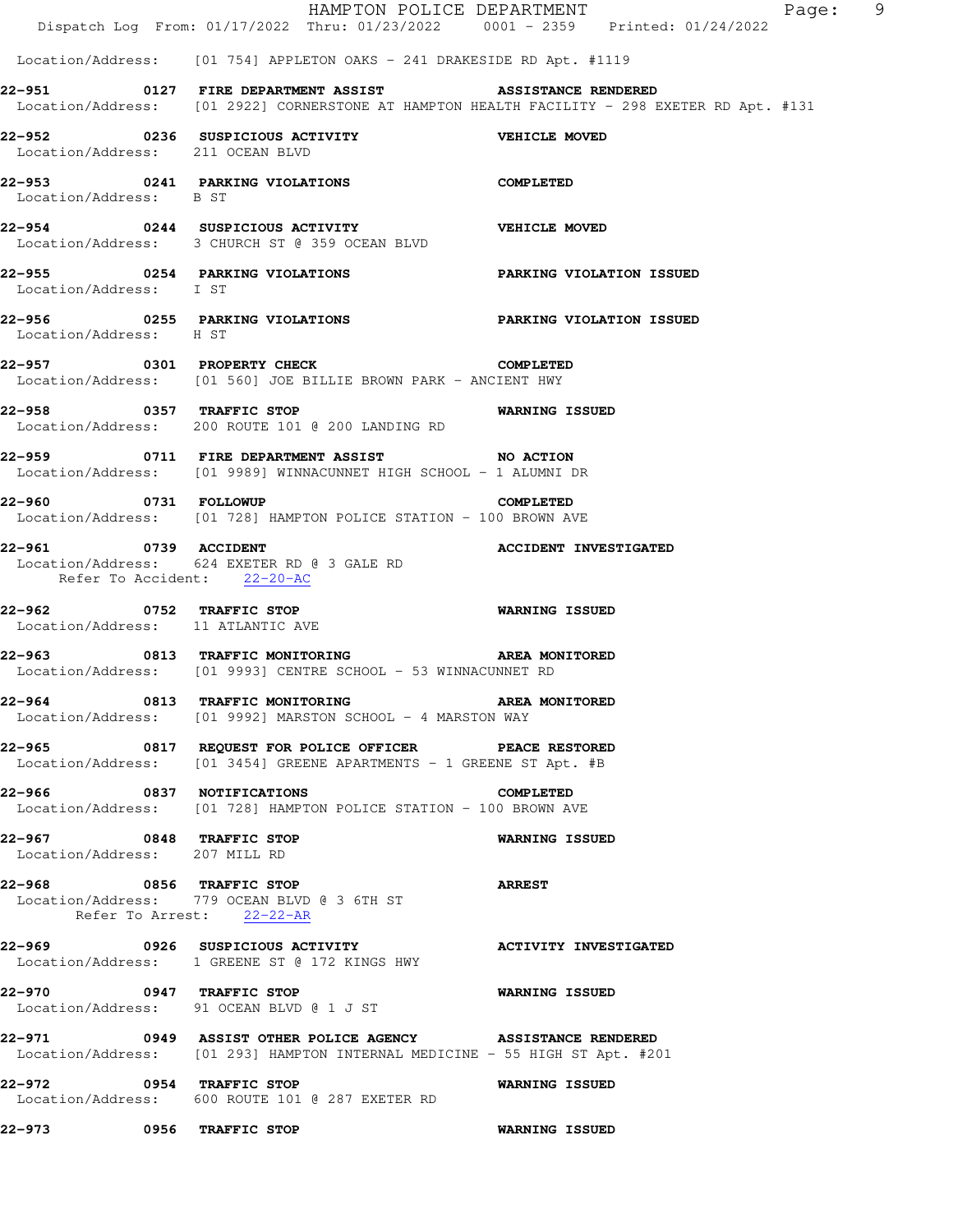|                                                                                                                                              |                                 | HAMPTON POLICE DEPARTMENT<br>Dispatch Log From: 01/17/2022 Thru: 01/23/2022 0001 - 2359 Printed: 01/24/2022 |                              |  | Page: | 10 |
|----------------------------------------------------------------------------------------------------------------------------------------------|---------------------------------|-------------------------------------------------------------------------------------------------------------|------------------------------|--|-------|----|
| Location/Address: I ST                                                                                                                       |                                 |                                                                                                             |                              |  |       |    |
| 22-974 1013 TRAFFIC STOP<br>Location/Address: 2 OCEAN BLVD @ 8 STATE PARK RD                                                                 |                                 |                                                                                                             | <b>WARNING ISSUED</b>        |  |       |    |
| 22-975 1018 TRAFFIC STOP<br>Location/Address: 196 MILL RD                                                                                    |                                 |                                                                                                             | <b>WARNING ISSUED</b>        |  |       |    |
| 1023 TRAFFIC STOP<br>22-976<br>Location/Address: 23 OCEAN BLVD                                                                               |                                 |                                                                                                             | <b>WARNING ISSUED</b>        |  |       |    |
| 22-977 1026 TRAFFIC STOP<br>Location/Address: 200 MILL RD                                                                                    |                                 |                                                                                                             | NO ACTION                    |  |       |    |
| 22-978 1029 TRAFFIC STOP<br>Location/Address: 101 OCEAN BLVD @ 16 I ST                                                                       |                                 |                                                                                                             | <b>WARNING ISSUED</b>        |  |       |    |
| 22-979 1030 TRAFFIC STOP<br>Location/Address: 200 MILL RD                                                                                    |                                 |                                                                                                             | <b>WARNING ISSUED</b>        |  |       |    |
| 22-980 1036 TRAFFIC STOP<br>Location/Address: 116 ASHWORTH AVE @ 23 MOORING DR                                                               |                                 |                                                                                                             | <b>WARNING ISSUED</b>        |  |       |    |
| 22-981 1040 WARRANT SERVICE<br>Location/Address: [01 728] HAMPTON POLICE STATION - 100 BROWN AVE<br>Refer To Arrest: 22-23-AR                |                                 |                                                                                                             | <b>ARREST</b>                |  |       |    |
| Address:<br>Age: 45<br>Refer To Incident: 22-36-OF                                                                                           | Arrest: FALLON, ERICK FREDERICK | N ROCHESTER, NH<br>Charges: Default or Breach of Bail Conditions                                            |                              |  |       |    |
| 22-982 1044 TRAFFIC STOP<br>Location/Address: 248 MILL RD @ 1 HOLMAN LN                                                                      |                                 |                                                                                                             | SUMMONS ISSUED               |  |       |    |
| 22-983 1114 TRAFFIC STOP<br>Location/Address: 5 EPPING AVE                                                                                   |                                 |                                                                                                             | SUMMONS ISSUED               |  |       |    |
| 22-984 1133 REQUEST FOR POLICE OFFICER ACTIVITY INVESTIGATED<br>Location/Address: [01 728] HAMPTON POLICE STATION - 100 BROWN AVE            |                                 |                                                                                                             |                              |  |       |    |
| 22–985<br>Location/Address: 228 MILL RD @ 1 ESTHERBROOK WAY                                                                                  | 1144 TRAFFIC STOP               |                                                                                                             | <b>WARNING ISSUED</b>        |  |       |    |
| 22-986 1218 TRAFFIC STOP<br>Location/Address: 94 ASHWORTH AVE                                                                                |                                 |                                                                                                             | SUMMONS ISSUED               |  |       |    |
| 22-987 1231 TRAFFIC STOP<br>Location/Address: 143 LAFAYETTE RD                                                                               |                                 |                                                                                                             | SUMMONS ISSUED               |  |       |    |
| 22-988 1244 TRAFFIC STOP<br>Location/Address: 405 HIGH ST                                                                                    |                                 |                                                                                                             | WARNING ISSUED               |  |       |    |
| 22-989 1245 FIRE DEPARTMENT ASSIST ASSISTANCE RENDERED<br>Location/Address: [01 2922] CORNERSTONE AT HAMPTON HEALTH FACILITY - 298 EXETER RD |                                 |                                                                                                             |                              |  |       |    |
| 22-990 1253 TRAFFIC STOP<br>Location/Address: 399 HIGH ST                                                                                    |                                 |                                                                                                             | <b>WARNING ISSUED</b>        |  |       |    |
| 22-991 1256 TRAFFIC STOP<br>Location/Address: 143 LAFAYETTE RD                                                                               |                                 |                                                                                                             | <b>SUMMONS ISSUED</b>        |  |       |    |
| 22-992 1302 FOLLOWUP<br>Location/Address: [01 728] HAMPTON POLICE STATION - 100 BROWN AVE                                                    |                                 |                                                                                                             | <b>COMPLETED</b>             |  |       |    |
| 22-993 1310 LEGAL PAPER SERVICE<br>Location/Address: [01 442] SEABURY CONDOS - 200 LANDING RD Apt. #100                                      |                                 |                                                                                                             | <b>NOT SERVED</b>            |  |       |    |
| 22-994 1315 ACCIDENT<br>Location/Address: 245 LAFAYETTE RD @ 1 PARK AVE<br>Refer To Accident: 22-21-AC                                       |                                 |                                                                                                             | <b>ACCIDENT INVESTIGATED</b> |  |       |    |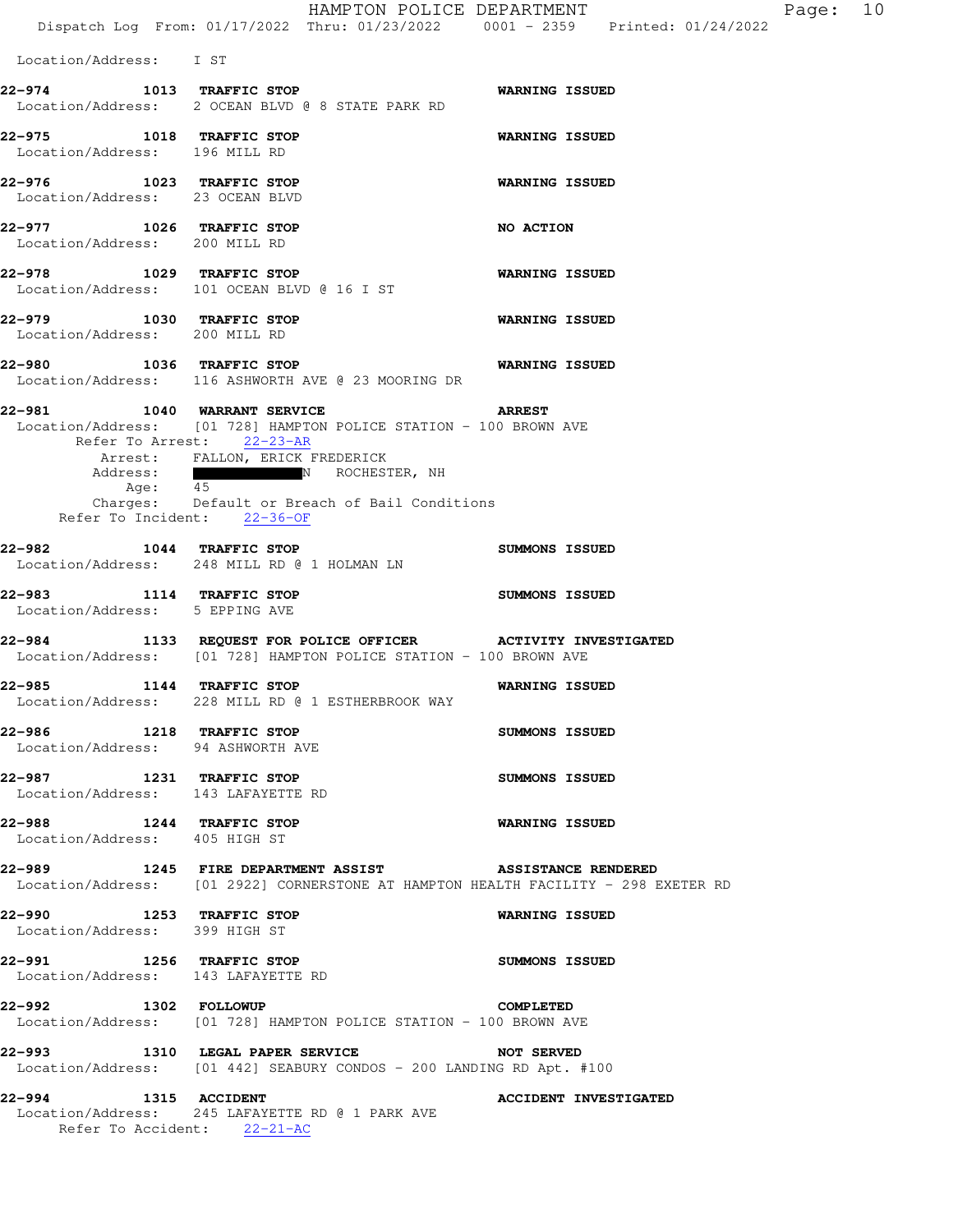**22-995 1324 TRAFFIC STOP WARNING ISSUED**  Location/Address: 271 WINNACUNNET RD @ 67 EDGEWOOD DR **22-996 1342 TRAFFIC STOP WARNING ISSUED**  Location/Address: 236 MILL RD **22-997 1406 TRAFFIC STOP WARNING ISSUED**  Location/Address: 143 LAFAYETTE RD **22-998 1413 TRAFFIC STOP SUMMONS ISSUED**  Location/Address: 143 LAFAYETTE RD **22-999 1431 TRAFFIC STOP WARNING ISSUED**  Location/Address: 75 LAFAYETTE RD **22-1000 1459 LEGAL PAPER SERVICE NOT SERVED**  Location/Address: [01 1089] HOLIDAY SHORES - 615 OCEAN BLVD Apt. #6 **22-1001 1512 FIRE DEPARTMENT ASSIST ASSISTANCE RENDERED**  Location/Address: [01 2819] DILTZ RESIDENCE - 69 HAMPTON MEADOWS **22-1002 1518 ANIMAL NUISANCE COMPLETED**  Location/Address: [01 3194] BRITT'S PIZZERIA & PUB - 888 LAFAYETTE RD **22-1003 1547 RECKLESS OPERATION UNABLE TO LOCATE**  Location/Address: [01 0005] BANK OF AMERICA - 264 LAFAYETTE RD **22-1004 1635 LEGAL PAPER SERVICE NOT SERVED**  Location/Address: [01 442] SEABURY CONDOS - 200 LANDING RD Apt. #100 **22-1005 1646 ASSIST OTHER POLICE AGENCY COMPLETED**  Location/Address: [01 728] HAMPTON POLICE STATION - 100 BROWN AVE **22-1006 1648 REQUEST FOR POLICE OFFICER COMPLETED**  Location/Address: [01 728] HAMPTON POLICE STATION - 100 BROWN AVE **22-1007 1750 ACCIDENT ACCIDENT INVESTIGATED**  Location/Address: 172 HIGH ST @ 42 MILL RD Refer To Accident: 22-22-AC **22-1008 1806 RECKLESS OPERATION UNABLE TO LOCATE**  Location/Address: BROWN AVE **22-1009 1833 ADMINISTRATIVE ERRAND COMPLETED**  Location/Address: [01 728] HAMPTON POLICE STATION - 100 BROWN AVE **22-1010 1856 LEGAL PAPER SERVICE NOT SERVED**  Location/Address: 200 LANDING RD Apt. #100 **22-1011 1858 TRAFFIC STOP WARNING ISSUED**  Location/Address: 167 ASHWORTH AVE @ 19 O ST **22-1012 1926 ALARM UNFOUNDED ALARM**  Location/Address: [01 1181] SLEEPNET - 5 MERRILL INDUSTRIAL DR **22-1013 1946 TRAFFIC STOP WARNING ISSUED**  Location/Address: 168 ASHWORTH AVE @ 6 FELLOWS AVE **22-1014 2030 FOLLOWUP COMPLETED**  Location/Address: [01 728] HAMPTON POLICE STATION - 100 BROWN AVE **22-1015 2102 PUBLIC ASSIST-WELFARE CHECK COMPLETED**  Location/Address: 27 PRESIDENTIAL CIR **22-1016 2229 FIRE DEPARTMENT ASSIST COMPLETED**  Location/Address: [01 2819] 69 HAMPTON MEADOWS

**For Date: 01/21/2022 - Friday**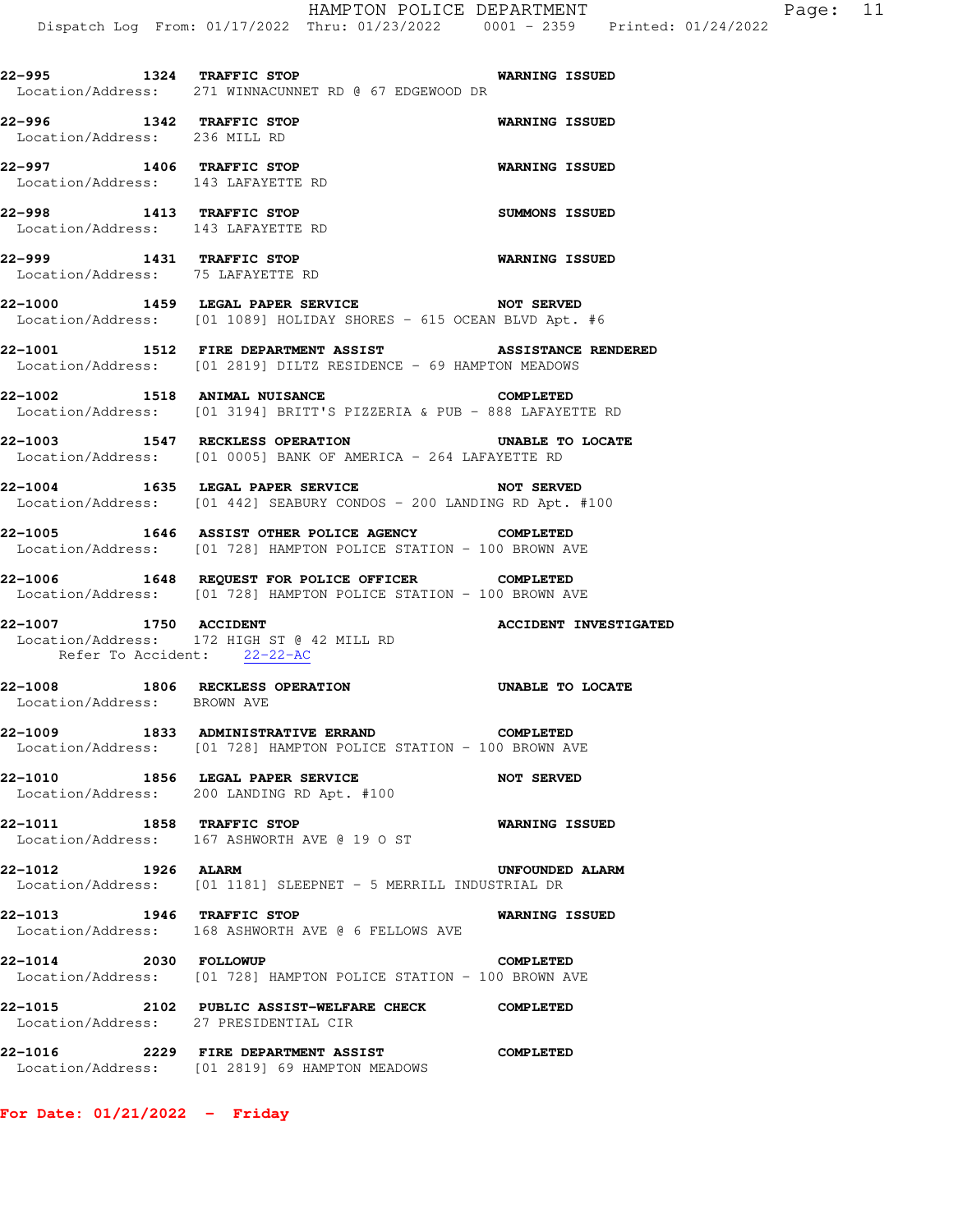|                                                                  | Dispatch Log From: 01/17/2022 Thru: 01/23/2022 0001 - 2359 Printed: 01/24/2022                                                  | HAMPTON POLICE DEPARTMENT<br>Page: 12 |
|------------------------------------------------------------------|---------------------------------------------------------------------------------------------------------------------------------|---------------------------------------|
|                                                                  | Location/Address: [01 620] STATE - PARK AND RIDE PARKING LOT - 40 TIMBER SWAMP RD                                               |                                       |
| 22-1018 0158 PROPERTY CHECK                                      | Location/Address: [01 9992] MARSTON SCHOOL - 4 MARSTON WAY                                                                      | <b>COMPLETED</b>                      |
|                                                                  | Location/Address: [01 540] MUNICIPAL PARKING LOT - HIGH ST TOWN CENTER - 31 HIGH ST                                             |                                       |
|                                                                  | 22-1020 0308 PROPERTY CHECK<br>Location/Address: [01 432] BICENTENNIAL PARK - 944 OCEAN BLVD                                    | <b>COMPLETED</b>                      |
|                                                                  | 22-1021 0310 PROPERTY CHECK<br>Location/Address: [01 796] BILLY JOE BROWN PARK - 10 ANCIENT HWY                                 | <b>COMPLETED</b>                      |
|                                                                  | 22-1022 0353 PROPERTY CHECK<br>Location/Address: [01 2688] SEACOAST UNITED SPORTS COMPLEX - 311 WINNACUNNET RD                  | <b>COMPLETED</b>                      |
|                                                                  | 22-1023 0415 ANIMAL NUISANCE UNABLE TO LOCATE<br>Location/Address: [01 432] BICENTENNIAL PARK - 944 OCEAN BLVD                  |                                       |
|                                                                  | 22-1024 0436 CRIMINAL MISCHIEF <b>120 CONSISTENT</b> UNABLE TO LOCATE<br>Location/Address: 333 OCEAN BLVD Apt. #2               |                                       |
|                                                                  | 22-1025 0524 TRAFFIC MONITORING COMPLETED<br>Location/Address: 471 LAFAYETTE RD @ 1 HIGH ST                                     |                                       |
|                                                                  | Location/Address: 769 OCEAN BLVD @ 1 5TH ST                                                                                     |                                       |
| 22-1027 0612 TRAFFIC STOP                                        | Location/Address: 779 OCEAN BLVD @ 3 6TH ST                                                                                     | <b>SUMMONS ISSUED</b>                 |
| Refer To Incident: 22-37-OF                                      | 22-1028 		 0732 CHILD PORNOGRAPHY 		 INCIDENT INVESTIGATED<br>Location/Address: [01 728] HAMPTON POLICE STATION - 100 BROWN AVE |                                       |
|                                                                  | 22-1029 0750 TRAFFIC STOP<br>Location/Address: 194 EXETER RD @ 10 OAKDALE AVE                                                   | <b>WARNING ISSUED</b>                 |
|                                                                  | 22-1030 0752 TRAFFIC STOP<br>Location/Address: 2 OCEAN BLVD @ 8 STATE PARK RD                                                   | <b>SUMMONS ISSUED</b>                 |
|                                                                  | 22-1031 0807 TRAFFIC MONITORING AREA MONITORED<br>Location/Address: [01 9992] MARSTON SCHOOL - 4 MARSTON WAY                    |                                       |
|                                                                  | 22-1032 0830 NOTIFICATIONS<br>Location/Address: [01 728] HAMPTON POLICE STATION - 100 BROWN AVE                                 | <b>COMPLETED</b>                      |
| 22-1033 0833 TRAFFIC STOP<br>Location/Address: 861 LAFAYETTE RD  |                                                                                                                                 | WARNING ISSUED                        |
|                                                                  | 22-1034 0843 TRAFFIC STOP<br>Location/Address: [01 622] TIDE MILL BRIDGE - 100 ROUTE 101                                        | SUMMONS ISSUED                        |
|                                                                  | 22-1035 0844 FIRE DEPARTMENT ASSIST<br>Location/Address: 30 TOWLE FARM RD Apt. #8                                               | <b>ASSISTANCE RENDERED</b>            |
| 22-1036 0847 TRAFFIC STOP<br>Location/Address: 222 MILL RD       |                                                                                                                                 | <b>WARNING ISSUED</b>                 |
| 22-1037 0906 TRAFFIC STOP<br>Location/Address: 230 EXETER RD     |                                                                                                                                 | <b>WARNING ISSUED</b>                 |
| 22-1038 0917 TRAFFIC STOP                                        | Location/Address: [01 639] MARSH - 121 LAFAYETTE RD                                                                             | <b>WARNING ISSUED</b>                 |
| 22-1039 0918 VIN VERIFICATION<br>Location/Address: 11 ROBERTS DR |                                                                                                                                 | <b>COMPLETED</b>                      |
| 22-1040 0941 TRAFFIC STOP                                        |                                                                                                                                 | <b>WARNING ISSUED</b>                 |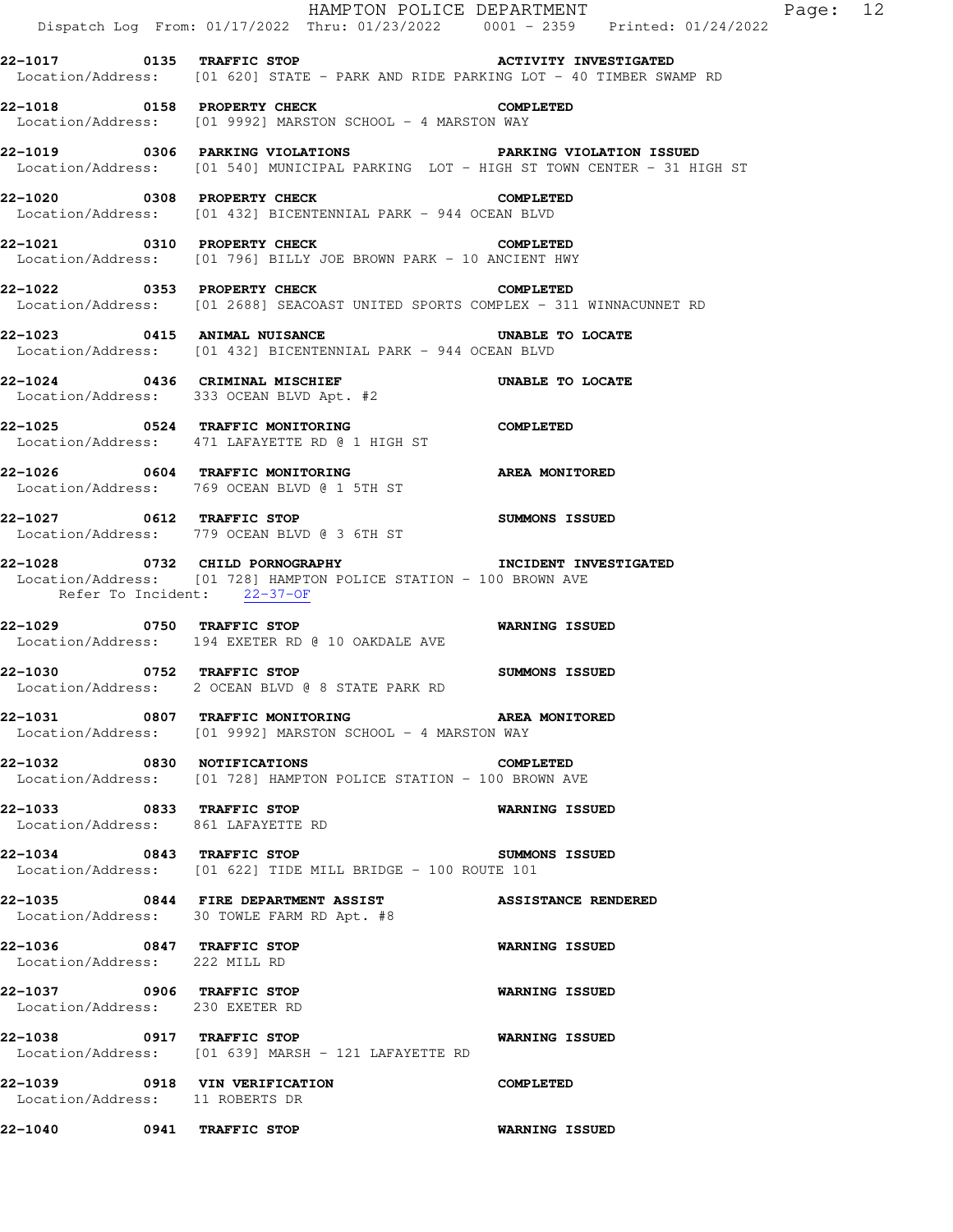|                                                                 | Dispatch Log From: 01/17/2022 Thru: 01/23/2022 0001 - 2359 Printed: 01/24/2022                                                                | HAMPTON POLICE DEPARTMENT<br>Page: 13 |
|-----------------------------------------------------------------|-----------------------------------------------------------------------------------------------------------------------------------------------|---------------------------------------|
|                                                                 | Location/Address: [01 456] UNDERWOOD BRIDGE - 1 OCEAN BLVD                                                                                    |                                       |
| 22-1041 0942 TRAFFIC STOP<br>Location/Address: 869 LAFAYETTE RD |                                                                                                                                               | <b>WARNING ISSUED</b>                 |
|                                                                 | 22-1042 0947 TRAFFIC STOP<br>Location/Address: 101 OCEAN BLVD @ 16 I ST                                                                       | NO ACTION                             |
| 22-1043 0955 TRAFFIC STOP                                       | Location/Address: 106 ASHWORTH AVE @ 4 KEEFE AVE                                                                                              | <b>WARNING ISSUED</b>                 |
| 22-1044 0958 TRAFFIC STOP<br>Location/Address: 553 OCEAN BLVD   |                                                                                                                                               | <b>WARNING ISSUED</b>                 |
| 22-1045 1001 TRAFFIC STOP<br>Location/Address: 511 OCEAN BLVD   |                                                                                                                                               | <b>WARNING ISSUED</b>                 |
| 22-1046 1009 HARASSMENT                                         | Location/Address: [01 728] HAMPTON POLICE STATION - 100 BROWN AVE                                                                             | <b>ACTIVITY INVESTIGATED</b>          |
| 22-1047 1010 TRAFFIC STOP<br>Location/Address: 869 LAFAYETTE RD |                                                                                                                                               | WARNING ISSUED                        |
| Refer To Incident: 22-38-OF                                     | 22-1048 1037 CRIMINAL MISCHIEF THE TRIDENT INVESTIGATED<br>Location/Address: [01 0051] ASHWORTH HOTEL - 295 OCEAN BLVD                        |                                       |
| 22-1049 1109 ALARM                                              | Location/Address: [01 1272] BOYKO RESIDENCE - 7 BRADFORD AVE                                                                                  | UNFOUNDED ALARM                       |
| 22-1050 1111 TRAFFIC STOP                                       | Location/Address: 30 WINNACUNNET RD @ 349 LAFAYETTE RD                                                                                        | <b>WARNING ISSUED</b>                 |
| Refer To Incident: 22-39-OF                                     | 22-1051 1127 SEXUAL OFFENDER REGISTRATION INCIDENT INVESTIGATED<br>Location/Address: [01 728] HAMPTON POLICE STATION - 100 BROWN AVE          |                                       |
| 22-1052 1143 SUICIDE THREAT<br>Refer To Incident: 22-40-OF      | Location/Address: 18 HIGHLAND AVE Apt. #2                                                                                                     | INCIDENT INVESTIGATED                 |
|                                                                 | 22-1053 1204 PUBLIC ASSIST-WELFARE CHECK ASSISTANCE RENDERED<br>Location/Address: [01 884] OLD ENGLISH VILLAGE - 463 WINNACUNNET RD Apt. #308 |                                       |
|                                                                 | 22-1054 1240 CRIMINAL TRESPASS<br>Location/Address: [01 9989] WINNACUNNET HIGH SCHOOL - 1 ALUMNI DR                                           | <b>ACTIVITY INVESTIGATED</b>          |
| 22-1055 1241 TRAFFIC STOP<br>Location/Address: 1 JOSEPHINE DR   |                                                                                                                                               | <b>WARNING ISSUED</b>                 |
|                                                                 | 22-1056 1255 TRAFFIC STOP<br>Location/Address: 845 LAFAYETTE RD Apt. #7                                                                       | <b>WARNING ISSUED</b>                 |
| Location/Address: 231 TOWLE FARM RD                             | 22-1057 1258 FIRE DEPARTMENT ASSIST ASSISTANCE RENDERED                                                                                       |                                       |
|                                                                 | 22-1058 1339 MOTORIST ASSISTANCE ACTIVITY INVESTIGATED<br>Location/Address: [01 328] GRAND VIEW MOTEL - 353 OCEAN BLVD                        |                                       |
| 22-1059 1349 TRAFFIC STOP<br>Location/Address: 37 ANNS LN       |                                                                                                                                               | <b>WARNING ISSUED</b>                 |
| 22-1060 1400 TRAFFIC STOP<br>Location/Address: 879 LAFAYETTE RD |                                                                                                                                               | <b>WARNING ISSUED</b>                 |
| 22-1061 1401 FOLLOWUP                                           | Location/Address: [01 728] HAMPTON POLICE STATION - 100 BROWN AVE                                                                             | <b>COMPLETED</b>                      |
| 22-1062 1414 TRAFFIC STOP<br>Location/Address: 822 LAFAYETTE RD |                                                                                                                                               | WARNING ISSUED                        |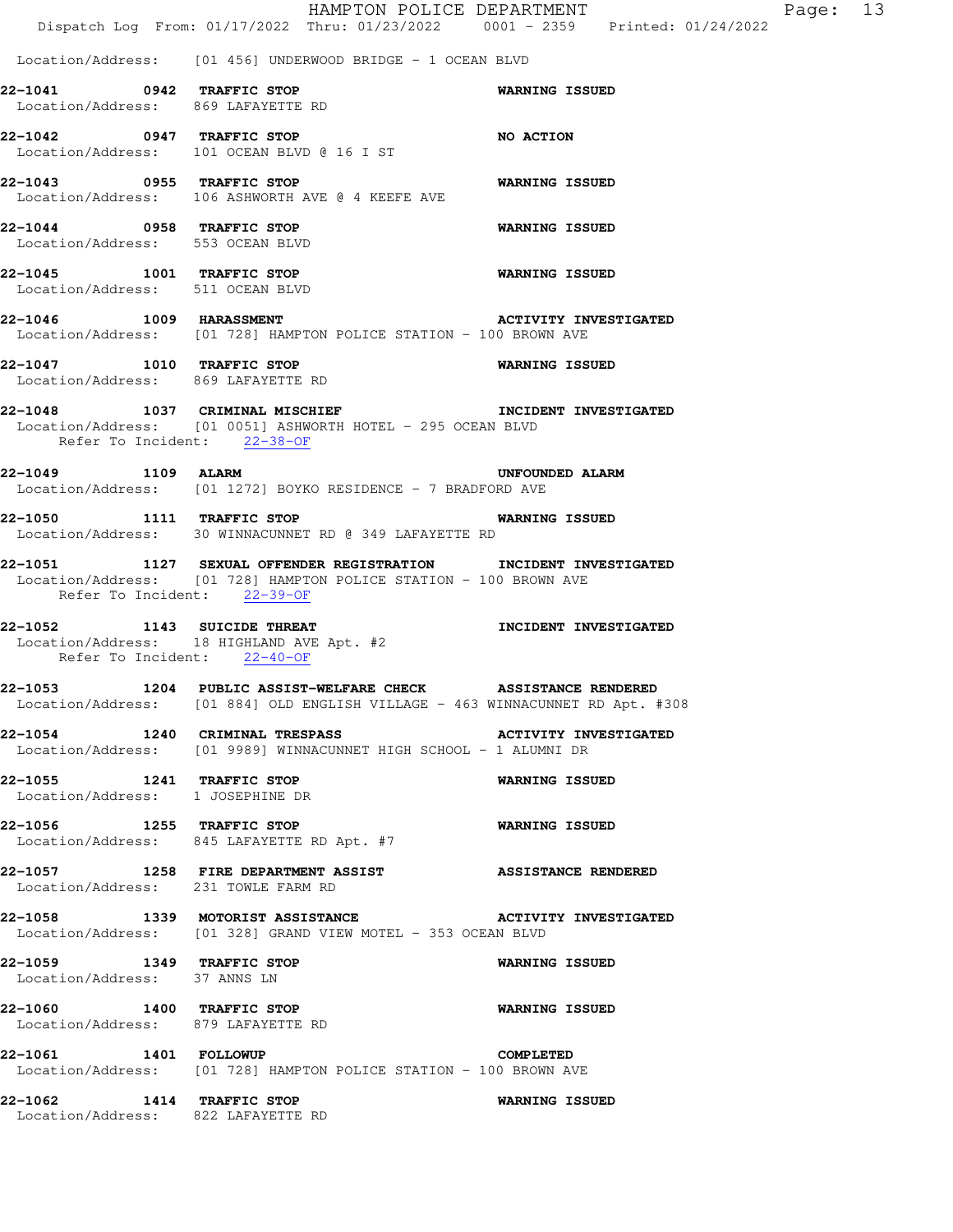HAMPTON POLICE DEPARTMENT Fage: 14 Dispatch Log From: 01/17/2022 Thru: 01/23/2022 0001 - 2359 Printed: 01/24/2022

**22-1063 1415 TRAFFIC STOP WARNING ISSUED**  Location/Address: 94 ASHWORTH AVE **22-1064 1417 TRAFFIC CONTROL AREA MONITORED**  Location/Address: 137 HIGH ST @ 36 ACADEMY AVE **22-1065 1428 MOTORIST ASSISTANCE ASSISTANCE RENDERED**  Location/Address: 196 EXETER RD **22-1066 1443 TRAFFIC STOP WARNING ISSUED**  Location/Address: 845 LAFAYETTE RD

**22-1067 1537 THEFT INCIDENT INVESTIGATED**  Location/Address: [01 326] EMERALD ISLE MOTEL - 351 WINNACUNNET RD Refer To Incident: 22-41-OF

## **22-1068 1558 FOLLOWUP COMPLETED**  Location/Address: [01 728] HAMPTON POLICE STATION - 100 BROWN AVE

**22-1069 1820 TRAFFIC MONITORING COMPLETED**  Location/Address: [01 9989] WINNACUNNET HIGH SCHOOL - 1 ALUMNI DR

**22-1070 1907 NOTIFICATIONS COMPLETED**  Location/Address: [01 728] HAMPTON POLICE STATION - 100 BROWN AVE

**22-1071 1930 ANIMAL NUISANCE UNABLE TO LOCATE**  Location/Address: LEAVITT RD

**22-1072 2313 DISORDERLY CONDUCT COMPLETED**  Location/Address: 502 HIGH ST Apt. #106

## **For Date: 01/22/2022 - Saturday**

|          | 22-1073 0036 TRAFFIC STOP                                            | WARNING ISSUED   |
|----------|----------------------------------------------------------------------|------------------|
|          | Location/Address: [01 561] STATE - POLICE PARKING - 200 OCEAN BLVD   |                  |
|          | $22-1074$ 0056 PROPERTY CHECK                                        | <b>COMPLETED</b> |
|          | Location/Address: [01 2028] BRAYTON ENERGY - 75 LAFAYETTE RD Apt. #A |                  |
|          | 22-1075 0059 PROPERTY CHECK                                          | COMPLETED        |
|          | Location/Address: [01 452] SKATEBOARD PARK - HARDART'S WAY           |                  |
|          | 22-1076 0102 PROPERTY CHECK                                          | COMPLETED        |
|          | Location/Address: [01 188] TUCK MUSEUM - 40 PARK AVE                 |                  |
|          |                                                                      |                  |
|          | Location/Address: [01 576] INTERCHANGE - 180 LAFAYETTE RD            |                  |
|          | Refer To Arrest: 22-24-AR                                            |                  |
|          | Arrest: ROTINI, KATHRYN HEATHER                                      |                  |
| Address: |                                                                      | MANCHESTER, NH   |

 Age: 26 Charges: Driving or Operating Under Influence of Drugs or Liquor Driving or Operating Under Influence - Subsequent Offense

## **22-1078 0123 DRIVING UNDER INFLUENCE ARREST**

 Location/Address: [01 456] UNDERWOOD BRIDGE SOUTH - 1 OCEAN BLVD Refer To Arrest: 22-25-AR Arrest: GARNEAU, BRANDON N Address: AMESBURY, MA Age: 21 Charges: Driving or Operating Under Influence of Drugs or Liquor **22-1079 0201 ALARM UNFOUNDED ALARM**  Location/Address: 5 TUTTLE AVE **22-1080 0236 SUSPICIOUS ACTIVITY COMPLETED**  Location/Address: 525 OCEAN BLVD

**22-1081 0309 PARKING VIOLATIONS PARKING VIOLATION ISSUED**  Location/Address: [01 540] MUNICIPAL PARKING LOT - HIGH ST TOWN CENTER - 31 HIGH ST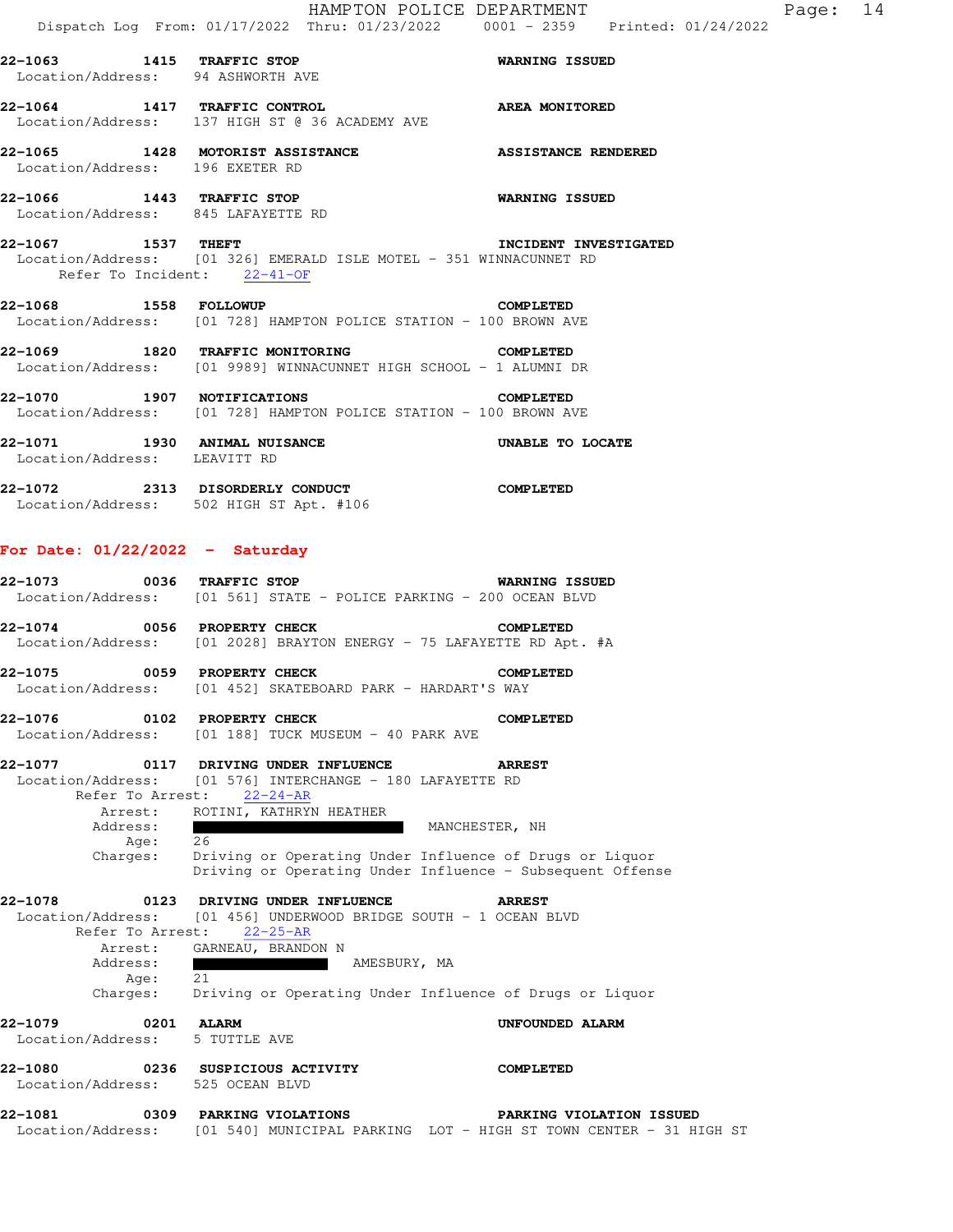HAMPTON POLICE DEPARTMENT Fage: 15 Dispatch Log From: 01/17/2022 Thru: 01/23/2022 0001 - 2359 Printed: 01/24/2022 **22-1082 0323 PARKING VIOLATIONS PARKING VIOLATION ISSUED**  Location/Address: I ST **22-1083 0329 PARKING VIOLATIONS PARKING VIOLATION ISSUED**  Location/Address: P ST **22-1084 0332 PROPERTY CHECK COMPLETED**  Location/Address: [01 9989] WINNACUNNET HIGH SCHOOL - 1 ALUMNI DR **22-1085 0332 SUSPICIOUS ACTIVITY COMPLETED**  Location/Address: [01 3612] CENTRAL PARKING - 92 ASHWORTH AVE **22-1086 0340 PROPERTY CHECK COMPLETED**  Location/Address: [01 2318] THE COMMUNITY OVEN - 845 LAFAYETTE RD Apt. #7 **22-1087 0344 PARKING VIOLATIONS COMPLETED**  Location/Address: P ST **22-1088 0533 FIRE DEPARTMENT ASSIST COMPLETED**  Location/Address: [01 2848] MOUNT PROSPECT ACADEMY AT HAMPTON - 30 WINNACUNNET RD **22-1089 0645 TRAFFIC STOP WARNING ISSUED**  Location/Address: 170 WINNACUNNET RD @ 1 MILL RD **22-1090 0722 TRAFFIC STOP WARNING ISSUED**  Location/Address: 2 OCEAN BLVD @ 8 STATE PARK RD **22-1091 0727 TRAFFIC STOP WARNING ISSUED**  Location/Address: [01 456] UNDERWOOD BRIDGE - 1 OCEAN BLVD **22-1092 0800 TRAFFIC STOP SUMMONS ISSUED**  Location/Address: [01 639] MARSH - 121 LAFAYETTE RD **22-1093 0841 TRAFFIC STOP WARNING ISSUED**  Location/Address: 816 LAFAYETTE RD **22-1094 0849 TRAFFIC STOP WARNING ISSUED**  Location/Address: 65 CHURCH ST @ 4 BROWN AVE **22-1095 0904 TRAFFIC STOP WARNING ISSUED**  Location/Address: 620 LAFAYETTE RD **22-1096 0905 TRAFFIC STOP WARNING ISSUED**  Location/Address: 747 OCEAN BLVD @ 5 3RD ST **22-1097 0909 ASSIST OTHER POLICE AGENCY MESSAGED DELIVERED**  Location/Address: [01 728] HAMPTON POLICE STATION - 100 BROWN AVE **22-1098 0921 TRAFFIC STOP WARNING ISSUED**  Location/Address: 190 HIGH ST @ 3 MARSTON WAY **22-1099 0945 TRAFFIC STOP WARNING ISSUED**  Location/Address: [01 2711] PUMP STATION - DRAKESIDE - 151 DRAKESIDE RD **22-1100 1027 TRAFFIC STOP WARNING ISSUED**  Location/Address: 356 LAFAYETTE RD **22-1101 1033 CRIMINAL TRESPASS UNABLE TO LOCATE**  Location/Address: [01 1556] PATTERSON RESIDENCE - 548 LAFAYETTE RD **22-1102 1047 FIRE DEPARTMENT ASSIST ASSISTANCE RENDERED**  Location/Address: [01 0219] HANNAFORD - 630 LAFAYETTE RD **22-1103 1048 SUSPICIOUS ACTIVITY ACTIVITY INVESTIGATED**  Location/Address: 128 KINGS HWY **22-1104 1126 TRAFFIC STOP WARNING ISSUED**  Location/Address: 147 EXETER RD @ 2 CAROLAN AVE **22-1105 1127 FRAUD NO ACTION**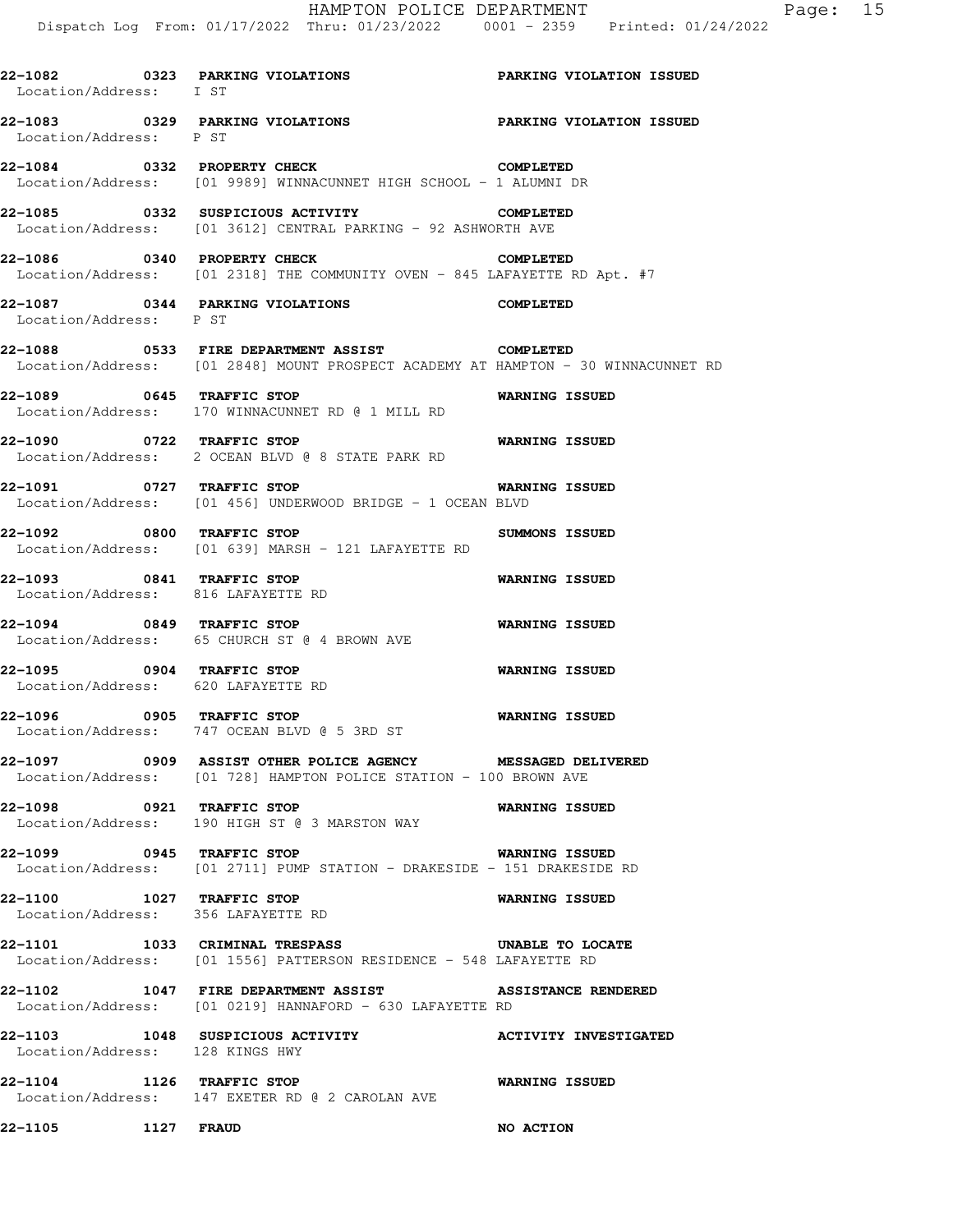|                                                               | HAMPTON POLICE DEPARTMENT<br>Dispatch Log From: 01/17/2022 Thru: 01/23/2022 0001 - 2359 Printed: 01/24/2022                         |                            | Page: 16 |  |
|---------------------------------------------------------------|-------------------------------------------------------------------------------------------------------------------------------------|----------------------------|----------|--|
|                                                               |                                                                                                                                     |                            |          |  |
|                                                               | Location/Address: [01 234] DAVIS RESIDENCE - 313 HIGH ST                                                                            |                            |          |  |
| 22-1106 1143 TRAFFIC STOP                                     | Location/Address: 369 LAFAYETTE RD                                                                                                  | <b>WARNING ISSUED</b>      |          |  |
|                                                               | 22-1107 1207 TRAFFIC STOP<br>Location/Address: 809 OCEAN BLVD @ 3 9TH ST                                                            | <b>SUMMONS ISSUED</b>      |          |  |
| 22-1108 1239 ALARM                                            | Location/Address: 2 REUBEN'S DRIFTWAY                                                                                               | <b>UNFOUNDED ALARM</b>     |          |  |
| Location/Address: 119 MILL RD                                 | 22-1109 1256 FIRE DEPARTMENT ASSIST ASSISTANCE RENDERED                                                                             |                            |          |  |
| 22-1110 1306 TRAFFIC STOP<br>Location/Address: 561 OCEAN BLVD |                                                                                                                                     | <b>WARNING ISSUED</b>      |          |  |
|                                                               | 22-1112 1320 PARKING VIOLATIONS PARKING VIOLATION ISSUED<br>Location/Address: 5 GREENE ST @ 1 MEADOW POND RD                        |                            |          |  |
| 22-1111 1321 TRAFFIC STOP<br>Location/Address: 535 OCEAN BLVD |                                                                                                                                     | <b>WARNING ISSUED</b>      |          |  |
|                                                               | 22-1113 1406 MOTORIST ASSISTANCE ASSISTANCE RENDERED<br>Location/Address: 235 WINNACUNNET RD @ 0 WARRIOR WAY                        |                            |          |  |
|                                                               | 22-1114 1417 ANIMAL NUISANCE<br>Location/Address: 33 MORNINGSIDE DR @ 23 EDGEWOOD DR                                                | <b>ASSISTANCE RENDERED</b> |          |  |
|                                                               | 22-1115 1522 ALARM<br>Location/Address: [01 3275] AKINS RESIDENCE - 253 DRAKESIDE RD Apt. #1                                        | UNFOUNDED ALARM            |          |  |
| Refer To Incident: 22-42-OF                                   | 22-1116 1535 FIRE DEPARTMENT ASSIST<br>Location/Address: [01 352] ROYAL CREST MOTOR INN - 96 ASHWORTH AVE Apt. #9                   | INCIDENT INVESTIGATED      |          |  |
| Location/Address: 607 OCEAN BLVD                              | 22-1117 1550 FIRE DEPARTMENT ASSIST ASSISTANCE RENDERED                                                                             |                            |          |  |
|                                                               | 22-1118 1555 FIRE DEPARTMENT ASSIST ASSISTANCE RENDERED<br>Location/Address: [01 1445] OCEAN SPRAY CONDOS - 407 OCEAN BLVD Apt. #B5 |                            |          |  |
| 22-1119 1603 HIT AND RUN<br>Location/Address: 74 GLADE PATH   | Refer To Incident: 22-43-OF                                                                                                         | INCIDENT INVESTIGATED      |          |  |
|                                                               | 22-1120 1623 FIRE DEPARTMENT ASSIST NO ACTION<br>Location/Address: [01 139] STATE LIQUOR STORE NB - ROUTE 95 Apt. #NB               |                            |          |  |
| 22-1121 1648 ALARM                                            | Location/Address: [01 2614] SECURITY SEVEN NETWORK - 861 LAFAYETTE RD Apt. #4                                                       | UNFOUNDED ALARM            |          |  |
| 22-1122 1708 TRAFFIC STOP                                     | Location/Address: [01 1281] ASHCORE - 285 OCEAN BLVD                                                                                | <b>COMPLETED</b>           |          |  |
| 22-1123 1717 TRAFFIC STOP                                     | Location/Address: [01 597] WATER TOWER - CHURCH ST - 60 CHURCH ST                                                                   | <b>WARNING ISSUED</b>      |          |  |
|                                                               | 22-1124 1738 LEGAL PAPER SERVICE NOT SERVED<br>Location/Address: [01 2176] MCMILLAN RESIDENCE - 15 SEAVIEW AVE                      |                            |          |  |
| Location/Address: 23 EXETER RD                                | 22-1125 1832 FIRE DEPARTMENT ASSIST ASSISTANCE RENDERED                                                                             |                            |          |  |
| Location/Address: 6 MCKAY AVE                                 | 22-1126 1836 FIRE DEPARTMENT ASSIST ASSISTANCE RENDERED                                                                             |                            |          |  |
| 22-1127 1837 FOLLOWUP                                         | Location/Address: [01 728] HAMPTON POLICE STATION - 100 BROWN AVE                                                                   | COMPLETED                  |          |  |
| 22-1128 1913 TRAFFIC STOP                                     |                                                                                                                                     | <b>WARNING ISSUED</b>      |          |  |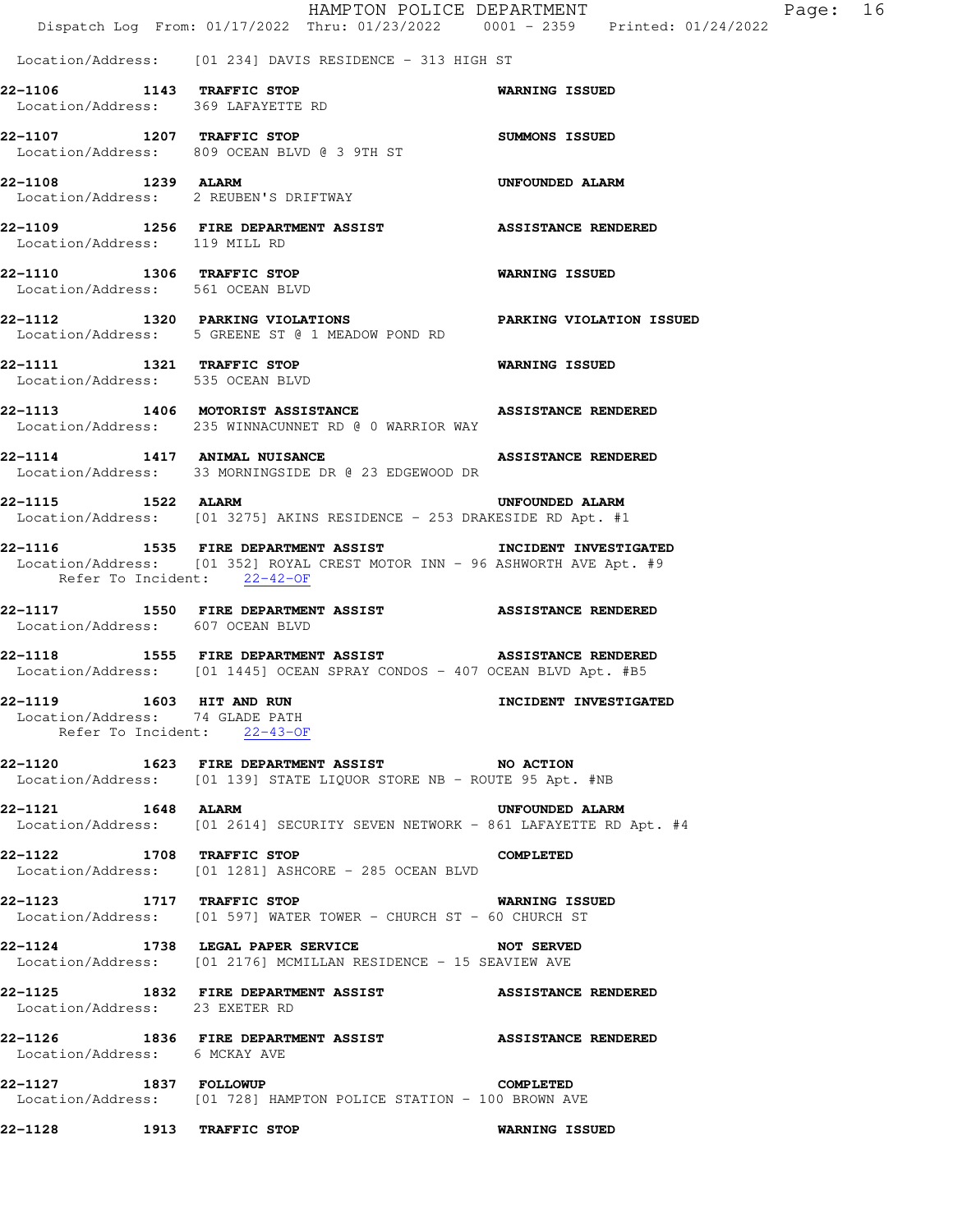|                                                                       | HAMPTON POLICE DEPARTMENT<br>Dispatch Log From: 01/17/2022 Thru: 01/23/2022 0001 - 2359 Printed: 01/24/2022                                                                                               |                            | Page: 17 |  |
|-----------------------------------------------------------------------|-----------------------------------------------------------------------------------------------------------------------------------------------------------------------------------------------------------|----------------------------|----------|--|
|                                                                       | Location/Address: [01 783] SABO'S SUBS - 6 C ST                                                                                                                                                           |                            |          |  |
|                                                                       | 22-1129 1921 FIRE DEPARTMENT ASSIST NO ACTION<br>Location/Address: [01 0386] 10 HUNTER DR                                                                                                                 |                            |          |  |
| 22-1130<br>Refer To Field Int: 22-6-FI                                | 2039 LEGAL PAPER SERVICE<br>Location/Address: 868 LAFAYETTE RD Apt. #6                                                                                                                                    | <b>SERVED</b>              |          |  |
|                                                                       | 22-1131 2107 DISORDERLY CONDUCT<br>Location/Address: [01 2066] OCEAN GAMING AT HAMPTON BEACH - 81 OCEAN BLVD Apt. #3                                                                                      | <b>COMPLETED</b>           |          |  |
|                                                                       | 22-1132 2122 FIRE DEPARTMENT ASSIST<br>Location/Address: [01 3170] FERNANDEZ RESIDENCE - 11 HOBBS RD                                                                                                      | <b>COMPLETED</b>           |          |  |
|                                                                       | 22-1133 2240 FIRE DEPARTMENT ASSIST<br>Location/Address: [01 86] BEST WESTERN INN OF HAMPTON - 815 LAFAYETTE RD Apt. #133                                                                                 | <b>COMPLETED</b>           |          |  |
| 22-1134 2312 CRIMINAL MISCHIEF<br>Location/Address: 3 COLE ST         | Refer To $P/C$ : 22-26-AR<br>P/C: JOY, THOMAS<br>Address: ROCHESTER, NH<br>Age: 30<br>Charges: CRIMINAL MISCHIEF (VANDALISM)<br>PROTECTIVE CUSTODY OF INTOXICATED PERSON<br>POSSESSION OF CONTROLLED DRUG | <b>ARREST</b>              |          |  |
| For Date: $01/23/2022 -$ Sunday<br>Location/Address: 15 LANGDALE DR   | DISORDERLY CONDUCT<br>22-1135 0111 SUSPICIOUS ACTIVITY ACTIVITY ACTIVITY INVESTIGATED                                                                                                                     |                            |          |  |
|                                                                       | 22-1136 0127 PROPERTY CHECK COMPLETED<br>Location/Address: [01 9992] MARSTON SCHOOL - 4 MARSTON WAY                                                                                                       |                            |          |  |
| 22-1137                                                               | 0200 PROPERTY CHECK<br>Location/Address: [01 432] BICENTENNIAL PARK - 944 OCEAN BLVD                                                                                                                      | <b>COMPLETED</b>           |          |  |
| 22-1138                                                               | 0208 SUSPICIOUS ACTIVITY<br>Location/Address: [01 3344] FLORANCE - 31 BROWN AVE                                                                                                                           | <b>ASSISTANCE RENDERED</b> |          |  |
|                                                                       | 22-1139 0306 PROPERTY CHECK<br>Location/Address: [01 9998] HAMPTON TOWN OFFICE - 100 WINNACUNNET RD                                                                                                       | <b>COMPLETED</b>           |          |  |
| 22-1140 0329 PROPERTY CHECK                                           | Location/Address: [01 693] CINNAMON RAINBOW SURF SHOP - 937 OCEAN BLVD                                                                                                                                    | <b>COMPLETED</b>           |          |  |
| Location/Address: 203 ASHWORTH AVE                                    | 22-1141 0347 FIRE DEPARTMENT ASSIST ASSISTANCE RENDERED                                                                                                                                                   |                            |          |  |
|                                                                       | 22-1142 0400 DOMESTIC<br>Location/Address: [01 386] OLD HAMPTON VILLAGE APARTMENTS - 340 LAFAYETTE RD Apt. #505                                                                                           | <b>PEACE RESTORED</b>      |          |  |
|                                                                       | 22-1143 0417 PROPERTY CHECK<br>Location/Address: [01 2688] SEACOAST UNITED SPORTS COMPLEX - 311 WINNACUNNET RD                                                                                            | <b>COMPLETED</b>           |          |  |
|                                                                       | 22-1144 0710 TRAFFIC STOP<br>Location/Address: [01 3292] CHARLIE'S TAP HOUSE (FORMERLY STACY JANES) - 9 OCEAN BLVD                                                                                        | SUMMONS ISSUED             |          |  |
| 22-1145 0756 TRAFFIC STOP                                             | Location/Address: [01 597] WATER TOWER - CHURCH ST - 60 CHURCH ST                                                                                                                                         | <b>WARNING ISSUED</b>      |          |  |
| Location/Address: 6 WHITTEN ST Apt. #A<br>Refer To Incident: 22-44-OF | 22-1146 0758 SUICIDE THREAT <b>120 INCIDENT INVESTIGATED</b>                                                                                                                                              |                            |          |  |
| 22-1147 0839 TRAFFIC STOP<br>Location/Address: 141 WINNACUNNET RD     |                                                                                                                                                                                                           | <b>WARNING ISSUED</b>      |          |  |